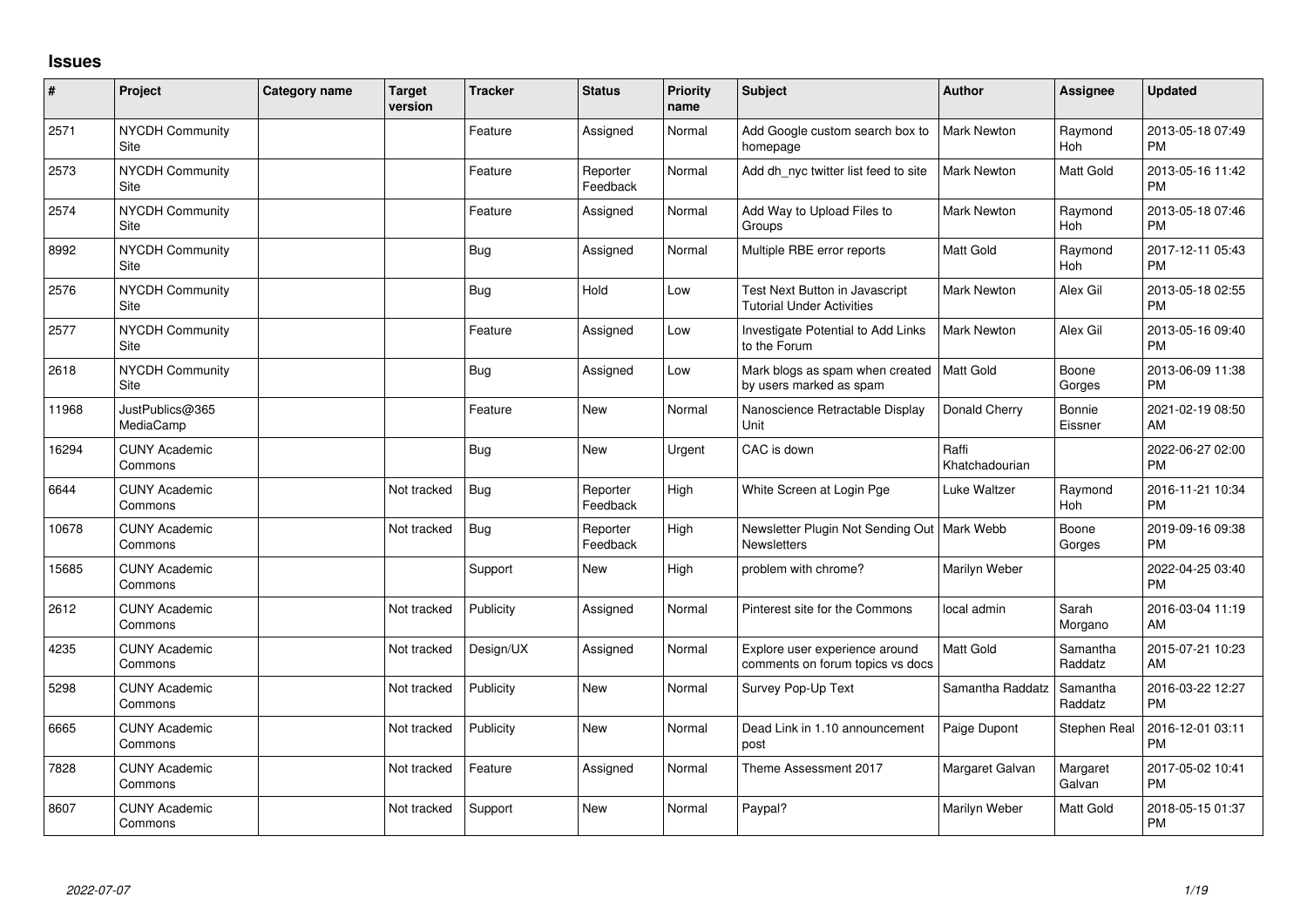| #     | Project                         | <b>Category name</b> | Target<br>version | <b>Tracker</b> | <b>Status</b>        | <b>Priority</b><br>name | <b>Subject</b>                                                                                                                               | Author              | Assignee           | <b>Updated</b>                |
|-------|---------------------------------|----------------------|-------------------|----------------|----------------------|-------------------------|----------------------------------------------------------------------------------------------------------------------------------------------|---------------------|--------------------|-------------------------------|
| 8837  | <b>CUNY Academic</b><br>Commons |                      | Not tracked       | Feature        | Assigned             | Normal                  | Create a form to request info from<br>people requesting premium<br>themes and plugins                                                        | Matt Gold           | Marilyn<br>Weber   | 2017-11-14 03:35<br><b>PM</b> |
| 9207  | <b>CUNY Academic</b><br>Commons |                      | Future<br>release | Support        | Reporter<br>Feedback | Normal                  | display dashboards made in<br>Tableau?                                                                                                       | Marilyn Weber       | Boone<br>Gorges    | 2018-04-10 10:42<br>AM        |
| 9908  | <b>CUNY Academic</b><br>Commons |                      | Not tracked       | Feature        | <b>New</b>           | Normal                  | Is it possible to send email<br>updates to users (or an email<br>address not on the list) for only a<br>single page AFTER being<br>prompted? | Michael Shields     | scott voth         | 2018-06-11 01:34<br><b>PM</b> |
| 10262 | <b>CUNY Academic</b><br>Commons |                      | Not tracked       | Bug            | Reporter<br>Feedback | Normal                  | Newsletter Plugin: Broken Image<br>at Bottom of All Newsletters                                                                              | Mark Webb           | Raymond<br>Hoh     | 2018-08-30 05:17<br><b>PM</b> |
| 10368 | <b>CUNY Academic</b><br>Commons |                      | Future<br>release | Feature        | Assigned             | Normal                  | Use ORCID data to populate<br>academic profile page                                                                                          | Stephen Francoeu    | Boone<br>Gorges    | 2018-09-25 01:53<br><b>PM</b> |
| 10657 | <b>CUNY Academic</b><br>Commons |                      | Not tracked       | Support        | Reporter<br>Feedback | Normal                  | child theme problems                                                                                                                         | Marilyn Weber       |                    | 2018-11-08 01:19<br><b>PM</b> |
| 11131 | <b>CUNY Academic</b><br>Commons |                      | Future<br>release | Feature        | Reporter<br>Feedback | Normal                  | <b>Image Annotation Plugins</b>                                                                                                              | Laurie Hurson       |                    | 2019-02-26 11:33<br>AM        |
| 11149 | <b>CUNY Academic</b><br>Commons |                      | Not tracked       | Support        | Reporter<br>Feedback | Normal                  | comments getting blocked                                                                                                                     | Marilyn Weber       | Raymond<br>Hoh     | 2019-03-26 11:40<br>AM        |
| 11392 | <b>CUNY Academic</b><br>Commons |                      | Future<br>release | Bug            | <b>New</b>           | Normal                  | Migrate users away from<br><b>StatPress</b>                                                                                                  | Boone Gorges        |                    | 2019-04-23 03:53<br><b>PM</b> |
| 11393 | <b>CUNY Academic</b><br>Commons |                      | Not tracked       | Publicity      | New                  | Normal                  | After 1.15 release, ceate a hero<br>slide and post about adding a site<br>to a group                                                         | scott voth          | Patrick<br>Sweeney | 2019-05-14 10:32<br>AM        |
| 11509 | <b>CUNY Academic</b><br>Commons |                      | Not tracked       | Support        | Reporter<br>Feedback | Normal                  | deleted Page causing a Menu<br>problem?                                                                                                      | Marilyn Weber       |                    | 2019-06-04 09:54<br>AM        |
| 11517 | <b>CUNY Academic</b><br>Commons |                      | Not tracked       | Feature        | Assigned             | Normal                  | wp-accessibility plugin should not<br>strip 'target="_blank"' by default                                                                     | <b>Boone Gorges</b> | Laurie Hurson      | 2019-09-24 09:57<br>AM        |
| 11519 | <b>CUNY Academic</b><br>Commons |                      | Not tracked       | Support        | Assigned             | Normal                  | comment option not appearing                                                                                                                 | Marilyn Weber       |                    | 2019-09-24 10:28<br>AM        |
| 11771 | <b>CUNY Academic</b><br>Commons |                      | Not tracked       | Support        | Reporter<br>Feedback | Normal                  | post displays in sections                                                                                                                    | Marilyn Weber       |                    | 2019-08-20 10:34<br>AM        |
| 11787 | <b>CUNY Academic</b><br>Commons |                      | Not tracked       | Support        | Reporter<br>Feedback | Normal                  | automated comments notifications<br>on ZenDesk                                                                                               | Marilyn Weber       |                    | 2019-08-26 06:18<br><b>PM</b> |
| 11848 | <b>CUNY Academic</b><br>Commons |                      | Not tracked       | Support        | Hold                 | Normal                  | a Dean of Faculty wants to share a   Marilyn Weber<br>large file                                                                             |                     |                    | 2019-09-24 08:44<br>AM        |
| 11879 | <b>CUNY Academic</b><br>Commons |                      | Not tracked       | Bug            | <b>New</b>           | Normal                  | Hypothesis comments appearing<br>on multiple, different pdfs across<br>blogs                                                                 | Laurie Hurson       | Laurie Hurson      | 2019-09-19 02:39<br><b>PM</b> |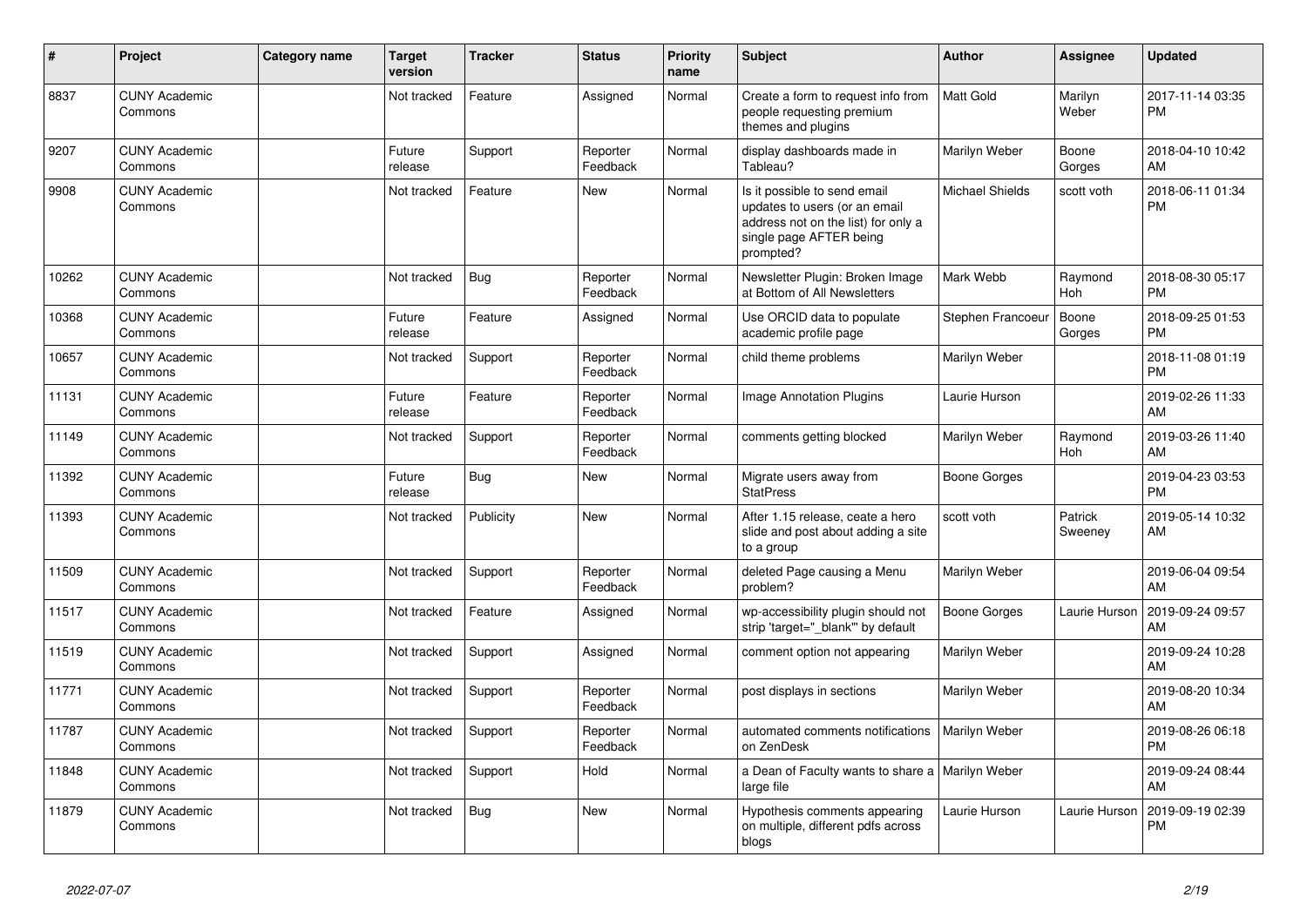| #     | Project                         | <b>Category name</b> | <b>Target</b><br>version | <b>Tracker</b> | <b>Status</b>        | <b>Priority</b><br>name | <b>Subject</b>                                                   | <b>Author</b>           | <b>Assignee</b> | <b>Updated</b>                |
|-------|---------------------------------|----------------------|--------------------------|----------------|----------------------|-------------------------|------------------------------------------------------------------|-------------------------|-----------------|-------------------------------|
| 12004 | <b>CUNY Academic</b><br>Commons |                      | Not tracked              | Support        | Reporter<br>Feedback | Normal                  | Notifications for spam blog<br>comments                          | Gina Cherry             | Raymond<br>Hoh  | 2019-11-01 12:05<br><b>PM</b> |
| 12198 | <b>CUNY Academic</b><br>Commons |                      | Not tracked              | Bug            | Reporter<br>Feedback | Normal                  | Duplicate listing in My Sites                                    | <b>Tom Harbison</b>     |                 | 2019-12-09 05:50<br><b>PM</b> |
| 12328 | <b>CUNY Academic</b><br>Commons |                      | Not tracked              | Support        | <b>New</b>           | Normal                  | Sign up Code for Non-CUNY<br>Faculty                             | Laurie Hurson           |                 | 2020-01-28 10:25<br>AM        |
| 12352 | <b>CUNY Academic</b><br>Commons |                      | Not tracked              | Support        | <b>New</b>           | Normal                  | "posts list" page builder block<br>option                        | Marilyn Weber           |                 | 2020-02-03 01:29<br><b>PM</b> |
| 12436 | <b>CUNY Academic</b><br>Commons |                      | Not tracked              | <b>Bug</b>     | Assigned             | Normal                  | Nightly system downtime                                          | <b>Boone Gorges</b>     |                 | 2020-08-01 09:30<br>AM        |
| 12484 | <b>CUNY Academic</b><br>Commons |                      | Not tracked              | Support        | Reporter<br>Feedback | Normal                  | Sign up Code for COIL Course<br>starting in March                | Laurie Hurson           | Matt Gold       | 2020-03-02 02:26<br><b>PM</b> |
| 12911 | <b>CUNY Academic</b><br>Commons |                      | Not tracked              | Feature        | <b>New</b>           | Normal                  | Block access to xmlrpc.php based<br>on User-Agent                | Boone Gorges            | Boone<br>Gorges | 2020-06-09 05:12<br><b>PM</b> |
| 13034 | <b>CUNY Academic</b><br>Commons |                      | Not tracked              | Support        | Reporter<br>Feedback | Normal                  | a site is asking people to join the<br>Commons to get a download | Marilyn Weber           |                 | 2020-07-12 07:23<br>AM        |
| 13255 | <b>CUNY Academic</b><br>Commons |                      | Not tracked              | Support        | Reporter<br>Feedback | Normal                  | Accessibility problems                                           | Marilyn Weber           |                 | 2020-09-01 05:48<br><b>PM</b> |
| 13286 | <b>CUNY Academic</b><br>Commons |                      | Not tracked              | Support        | New                  | Normal                  | problem connecting with<br><b>WordPress app</b>                  | Marilyn Weber           | Raymond<br>Hoh  | 2020-09-08 11:16<br>AM        |
| 13949 | <b>CUNY Academic</b><br>Commons |                      | Not tracked              | <b>Bug</b>     | <b>New</b>           | Normal                  | Continued debugging of runaway<br>MySQL connections              | Matt Gold               | Boone<br>Gorges | 2021-09-14 10:42<br>AM        |
| 14394 | <b>CUNY Academic</b><br>Commons |                      | Not tracked              | Feature        | <b>New</b>           | Normal                  | Commons News Site - redesign                                     | scott voth              | scott voth      | 2021-09-14 10:46<br>AM        |
| 14398 | <b>CUNY Academic</b><br>Commons |                      | Not tracked              | Support        | Reporter<br>Feedback | Normal                  | Events plug-in notification problem                              | Marilyn Weber           |                 | 2021-05-11 11:21<br>AM        |
| 14475 | <b>CUNY Academic</b><br>Commons |                      | Not tracked              | Publicity      | <b>New</b>           | Normal                  | <b>OER Showcase Page</b>                                         | Laurie Hurson           | Laurie Hurson   | 2021-09-14 10:46<br>AM        |
| 14504 | <b>CUNY Academic</b><br>Commons |                      | Not tracked              | Publicity      | Reporter<br>Feedback | Normal                  | Adding showcases to home page<br>menu                            | Laurie Hurson           | Boone<br>Gorges | 2022-01-19 03:26<br><b>PM</b> |
| 14538 | <b>CUNY Academic</b><br>Commons |                      | Not tracked              | Support        | Reporter<br>Feedback | Normal                  | <b>Weebly To Commons</b>                                         | Laurie Hurson           |                 | 2021-09-14 10:47<br>AM        |
| 14629 | <b>CUNY Academic</b><br>Commons |                      | Not tracked              | Bug            | Reporter<br>Feedback | Normal                  | Possible Post Order Bug?                                         | <b>Syelle Graves</b>    |                 | 2021-09-14 10:47<br>AM        |
| 14784 | <b>CUNY Academic</b><br>Commons |                      |                          | Support        | Reporter<br>Feedback | Normal                  | User report of logo problem when<br>using Customizer theme       | Marilyn Weber           |                 | 2021-09-17 10:25<br>AM        |
| 14792 | <b>CUNY Academic</b><br>Commons |                      |                          | <b>Bug</b>     | New                  | Normal                  | Inconsistent email notifications<br>from gravity forms           | Raffi<br>Khatchadourian |                 | 2021-10-04 01:50<br>PM        |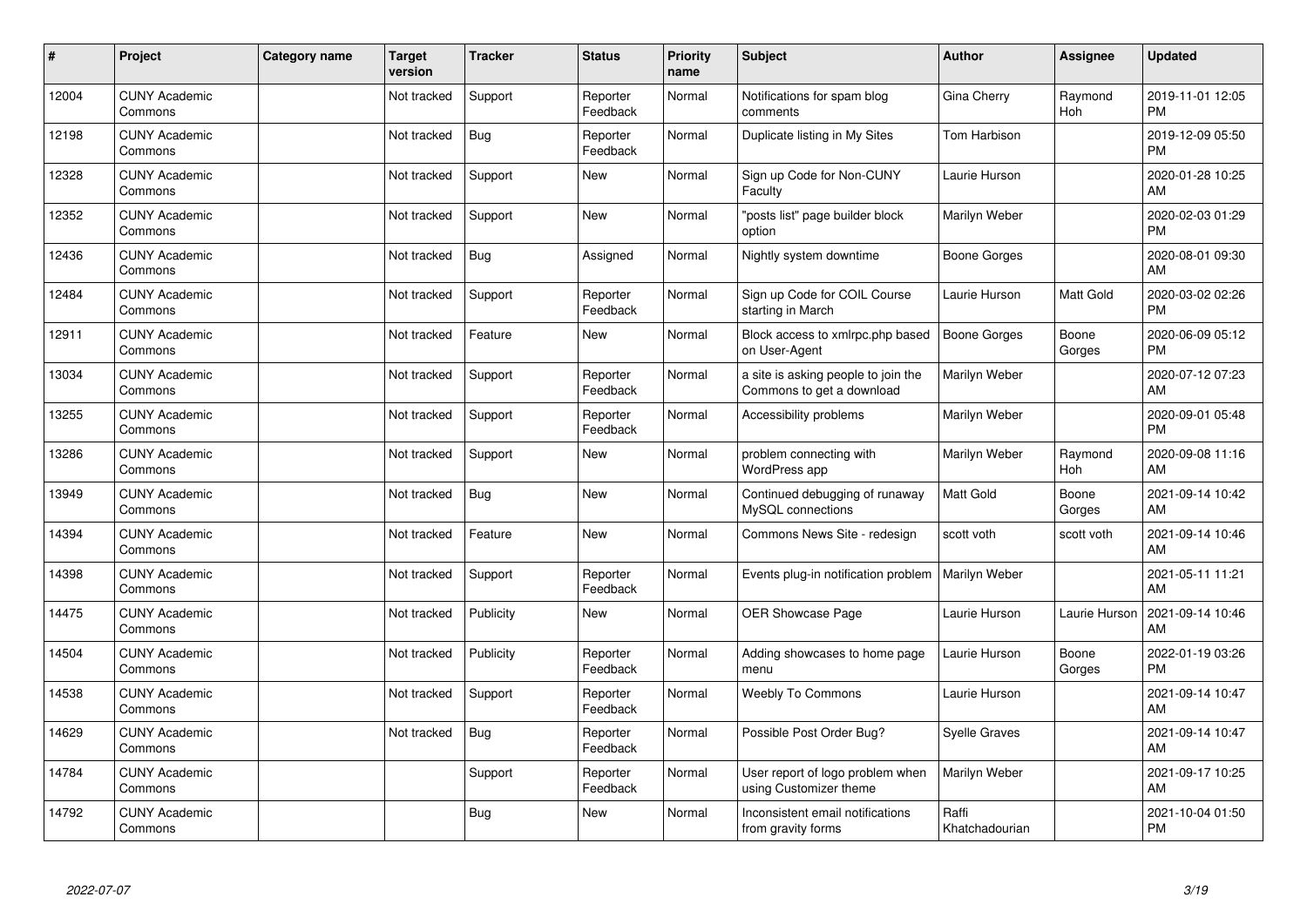| #     | Project                         | Category name | <b>Target</b><br>version | <b>Tracker</b> | <b>Status</b>        | <b>Priority</b><br>name | Subject                                                              | <b>Author</b>       | <b>Assignee</b> | <b>Updated</b>                |
|-------|---------------------------------|---------------|--------------------------|----------------|----------------------|-------------------------|----------------------------------------------------------------------|---------------------|-----------------|-------------------------------|
| 14842 | <b>CUNY Academic</b><br>Commons |               | Not tracked              | Support        | Reporter<br>Feedback | Normal                  | Question about widgets and block<br>editor                           | Gina Cherry         |                 | 2021-10-06 03:01<br><b>PM</b> |
| 14900 | <b>CUNY Academic</b><br>Commons |               | Not tracked              | Support        | Reporter<br>Feedback | Normal                  | previous theme?                                                      | Marilyn Weber       |                 | 2021-10-25 10:31<br>AM        |
| 14936 | <b>CUNY Academic</b><br>Commons |               |                          | <b>Bug</b>     | <b>New</b>           | Normal                  | Commons websites blocked by<br>SPS campus network                    | Laurie Hurson       |                 | 2021-11-03 03:57<br><b>PM</b> |
| 14940 | <b>CUNY Academic</b><br>Commons |               |                          | <b>Bug</b>     | <b>New</b>           | Normal                  | Discrepancy between Commons<br>profile "sites" and actual # of sites | Laurie Hurson       |                 | 2021-11-08 11:09<br>AM        |
| 15045 | <b>CUNY Academic</b><br>Commons |               |                          | Support        | <b>New</b>           | Normal                  | no result for KCeL in the search<br>box on the commons               | Marilyn Weber       |                 | 2021-12-10 11:29<br>AM        |
| 15169 | <b>CUNY Academic</b><br>Commons |               | 2.0.3                    | Support        | Reporter<br>Feedback | Normal                  | new Prelude website zipfiles for<br>custom theme and other files.    | Marilyn Weber       |                 | 2022-06-29 11:32<br>AM        |
| 15176 | <b>CUNY Academic</b><br>Commons |               | Not tracked              | Support        | Reporter<br>Feedback | Normal                  | Archiving Q Writing & Old<br>Wordpress Sites on the Commons          | Laurie Hurson       |                 | 2022-02-08 10:28<br>AM        |
| 15260 | <b>CUNY Academic</b><br>Commons |               |                          | Support        | Reporter<br>Feedback | Normal                  | Diacritical markings   European<br><b>Stages</b>                     | Marilyn Weber       |                 | 2022-02-04 08:16<br>AM        |
| 15370 | <b>CUNY Academic</b><br>Commons |               |                          | Support        | Reporter<br>Feedback | Normal                  | All-in-One Event Calendar?                                           | Marilyn Weber       |                 | 2022-02-17 11:03<br>AM        |
| 15565 | <b>CUNY Academic</b><br>Commons |               |                          | Support        | New                  | Normal                  | Events - send updates to an email<br>listserv                        | Marilyn Weber       |                 | 2022-03-10 01:06<br><b>PM</b> |
| 15613 | <b>CUNY Academic</b><br>Commons |               | 2.0.3                    | Feature        | Reporter<br>Feedback | Normal                  | Adding "Passster" plugin                                             | Laurie Hurson       |                 | 2022-06-29 11:32<br>AM        |
| 15655 | <b>CUNY Academic</b><br>Commons |               | 2.0.3                    | Support        | Reporter<br>Feedback | Normal                  | Event Aggregator plugin?                                             | Marilyn Weber       |                 | 2022-06-29 11:32<br>AM        |
| 15757 | <b>CUNY Academic</b><br>Commons |               |                          | <b>Bug</b>     | New                  | Normal                  | Members # do not match                                               | Laurie Hurson       |                 | 2022-03-30 04:52<br><b>PM</b> |
| 15816 | <b>CUNY Academic</b><br>Commons |               | Not tracked              | Support        | New                  | Normal                  | slow loading at SPS                                                  | Marilyn Weber       |                 | 2022-04-05 01:26<br><b>PM</b> |
| 15883 | <b>CUNY Academic</b><br>Commons |               | 2.1.0                    | Feature        | New                  | Normal                  | Release BPGES update                                                 | Boone Gorges        | Boone<br>Gorges | 2022-05-26 10:39<br>AM        |
| 15923 | <b>CUNY Academic</b><br>Commons |               | Not tracked              | Feature        | Reporter<br>Feedback | Normal                  | <b>Bellows Plugin Adjustments</b>                                    | Laurie Hurson       |                 | 2022-04-20 10:10<br>AM        |
| 16092 | <b>CUNY Academic</b><br>Commons |               | Future<br>release        | Feature        | Hold                 | Normal                  | Don't show main site in Site<br>search results                       | <b>Boone Gorges</b> | Boone<br>Gorges | 2022-05-17 03:12<br><b>PM</b> |
| 16099 | <b>CUNY Academic</b><br>Commons |               |                          | Support        | Reporter<br>Feedback | Normal                  | request for Newsletter Glue                                          | Marilyn Weber       |                 | 2022-05-13 12:14<br><b>PM</b> |
| 16110 | <b>CUNY Academic</b><br>Commons |               |                          | Support        | Reporter<br>Feedback | Normal                  | remove Creative Commons<br>license from pages?                       | Marilyn Weber       | Raymond<br>Hoh  | 2022-05-17 06:11<br><b>PM</b> |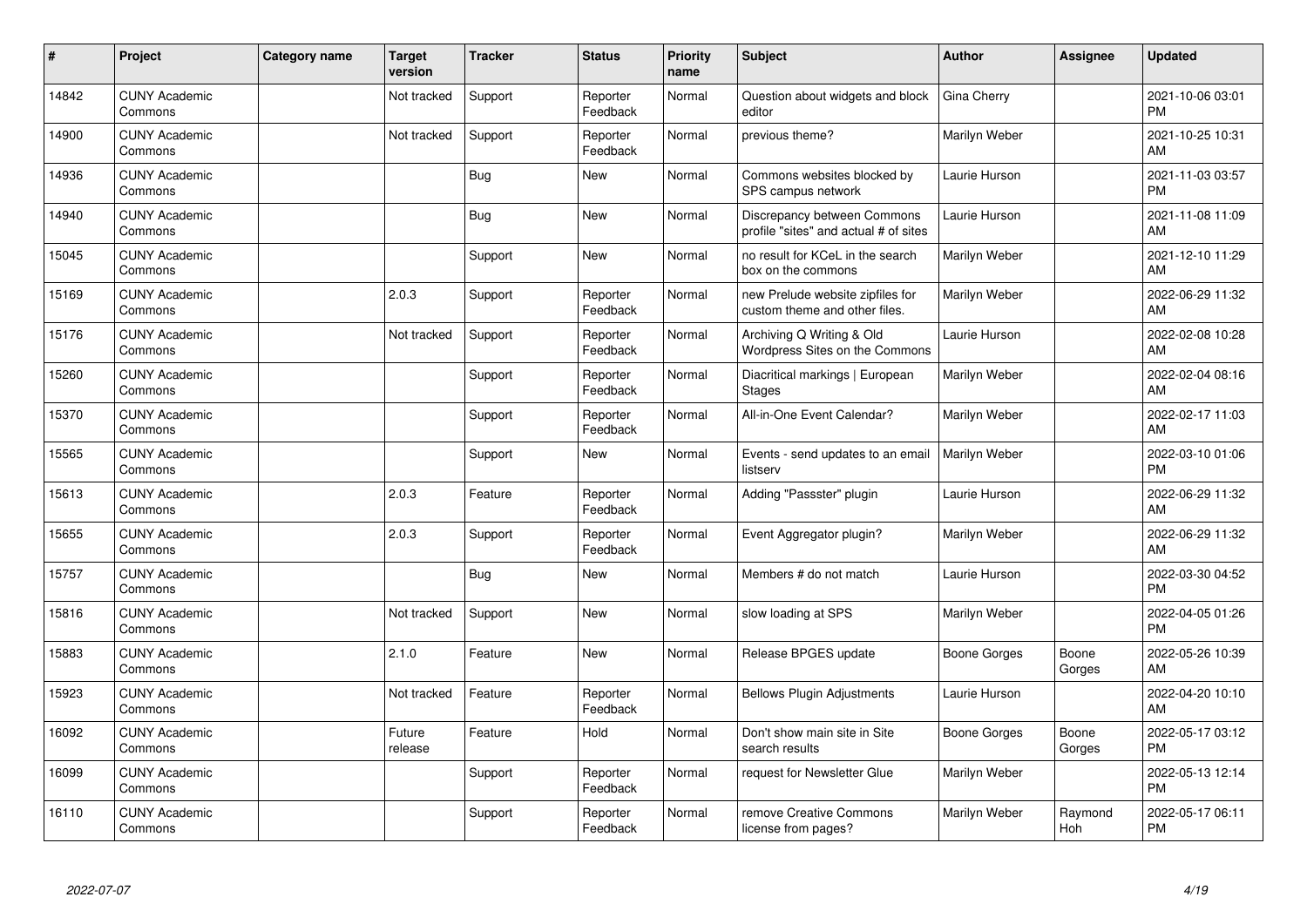| $\#$  | Project                                                                 | <b>Category name</b> | <b>Target</b><br>version | <b>Tracker</b> | <b>Status</b>        | Priority<br>name | <b>Subject</b>                                                                             | Author                  | <b>Assignee</b>     | <b>Updated</b>                |
|-------|-------------------------------------------------------------------------|----------------------|--------------------------|----------------|----------------------|------------------|--------------------------------------------------------------------------------------------|-------------------------|---------------------|-------------------------------|
| 16290 | <b>CUNY Academic</b><br>Commons                                         |                      |                          | Feature        | Reporter<br>Feedback | Normal           | Add Table Of Contents Block<br>plug-in                                                     | Raffi<br>Khatchadourian |                     | 2022-06-24 10:26<br>AM        |
| 16307 | <b>CUNY Academic</b><br>Commons                                         |                      |                          | <b>Bug</b>     | New                  | Normal           | Add brief messaging to<br>accept/decline group membership<br>requests                      | Matt Gold               | Boone<br>Gorges     | 2022-06-27 06:13<br><b>PM</b> |
| 16318 | <b>CUNY Academic</b><br>Commons                                         |                      |                          | <b>Bug</b>     | New                  | Normal           | Unable to Access block editor or<br>embed YouTube videos in new<br>pages, in one site only | Syelle Graves           |                     | 2022-07-01 06:53<br><b>PM</b> |
| 16332 | <b>CUNY Academic</b><br>Commons                                         |                      |                          | Feature        | New                  | Normal           | Refining the OER Tag: Remove<br>OER tag option from Creation<br>Process                    | Laurie Hurson           |                     | 2022-07-05 01:07<br><b>PM</b> |
| 16335 | <b>CUNY Academic</b><br>Commons                                         |                      |                          | Feature        | <b>New</b>           | Normal           | Revisiting options and functions of<br>Creative Commons license widget                     | Laurie Hurson           |                     | 2022-07-06 11:17<br>AM        |
| 13912 | <b>CUNY Academic</b><br>Commons                                         |                      | Not tracked              | Feature        | Hold                 | Low              | posting "missed schedule"                                                                  | Marilyn Weber           |                     | 2021-02-23 10:46<br>AM        |
| 12062 | AD/O365 Transition<br>from NonMatric to<br><b>Matriculated Students</b> |                      |                          | Feature        | In Progress          | Normal           | create solution and console project                                                        | <b>Emilio Rodriguez</b> | Emilio<br>Rodriguez | 2019-11-12 03:56<br><b>PM</b> |
| 2666  | <b>CUNY Academic</b><br>Commons                                         | About page           | Not tracked              | Documentation  | Assigned             | Normal           | Update About Text                                                                          | Chris Stein             | Luke Waltzer        | 2016-03-04 11:19<br>AM        |
| 10839 | <b>CUNY Academic</b><br>Commons                                         | About page           | Not tracked              | Support        | <b>New</b>           | Normal           | <b>Mission Statement Needs</b><br>Revision                                                 | scott voth              | Matt Gold           | 2018-12-26 10:58<br>AM        |
| 8900  | <b>CUNY Academic</b><br>Commons                                         | Accessibility        | Future<br>release        | Feature        | Assigned             | Normal           | Look into tools to enforce<br>accessibility in WP environment                              | <b>Matt Gold</b>        | Boone<br>Gorges     | 2022-04-26 11:59<br>AM        |
| 8901  | <b>CUNY Academic</b><br>Commons                                         | Accessibility        | Future<br>release        | Feature        | Assigned             | Normal           | Theme analysis for accessibility                                                           | <b>Matt Gold</b>        | Boone<br>Gorges     | 2022-04-26 11:59<br>AM        |
| 1460  | <b>CUNY Academic</b><br>Commons                                         | Analytics            | Future<br>release        | Feature        | Assigned             | Normal           | Update System Report                                                                       | <b>Brian Foote</b>      | Boone<br>Gorges     | 2015-11-09 06:13<br><b>PM</b> |
| 4070  | <b>CUNY Academic</b><br>Commons                                         | Analytics            | Not tracked              | Support        | Assigned             | Normal           | Request for JITP site analytics                                                            | <b>Matt Gold</b>        | Seth Persons        | 2016-02-23 03:09<br><b>PM</b> |
| 4972  | <b>CUNY Academic</b><br>Commons                                         | Analytics            | Not tracked              | Bug            | New                  | Normal           | Newsletter Analytics                                                                       | Stephen Real            | Matt Gold           | 2015-12-09 12:54<br><b>PM</b> |
| 5581  | <b>CUNY Academic</b><br>Commons                                         | Analytics            | Future<br>release        | Feature        | Assigned             | Normal           | <b>Explore alternatives to Google</b><br>Analytics                                         | Matt Gold               | Valerie<br>Townsend | 2020-04-17 03:12<br><b>PM</b> |
| 5679  | <b>CUNY Academic</b><br>Commons                                         | Analytics            | Not tracked              | Feature        | New                  | Normal           | Logged In Users for GA                                                                     | Valerie Townsend        | Valerie<br>Townsend | 2016-06-11 09:49<br>AM        |
| 15210 | <b>CUNY Academic</b><br>Commons                                         | Analytics            | Not tracked              | Design/UX      | New                  | Normal           | Google Analytics improvements                                                              | Colin McDonald          | Boone<br>Gorges     | 2022-05-24 10:47<br>AM        |
| 7022  | <b>CUNY Academic</b><br>Commons                                         | Announcements        | Future<br>release        | Bug            | New                  | Normal           | Sitewide announcements should<br>be displayed on, and dismissable<br>from, mapped domains  | <b>Boone Gorges</b>     | Boone<br>Gorges     | 2018-03-22 10:18<br>AM        |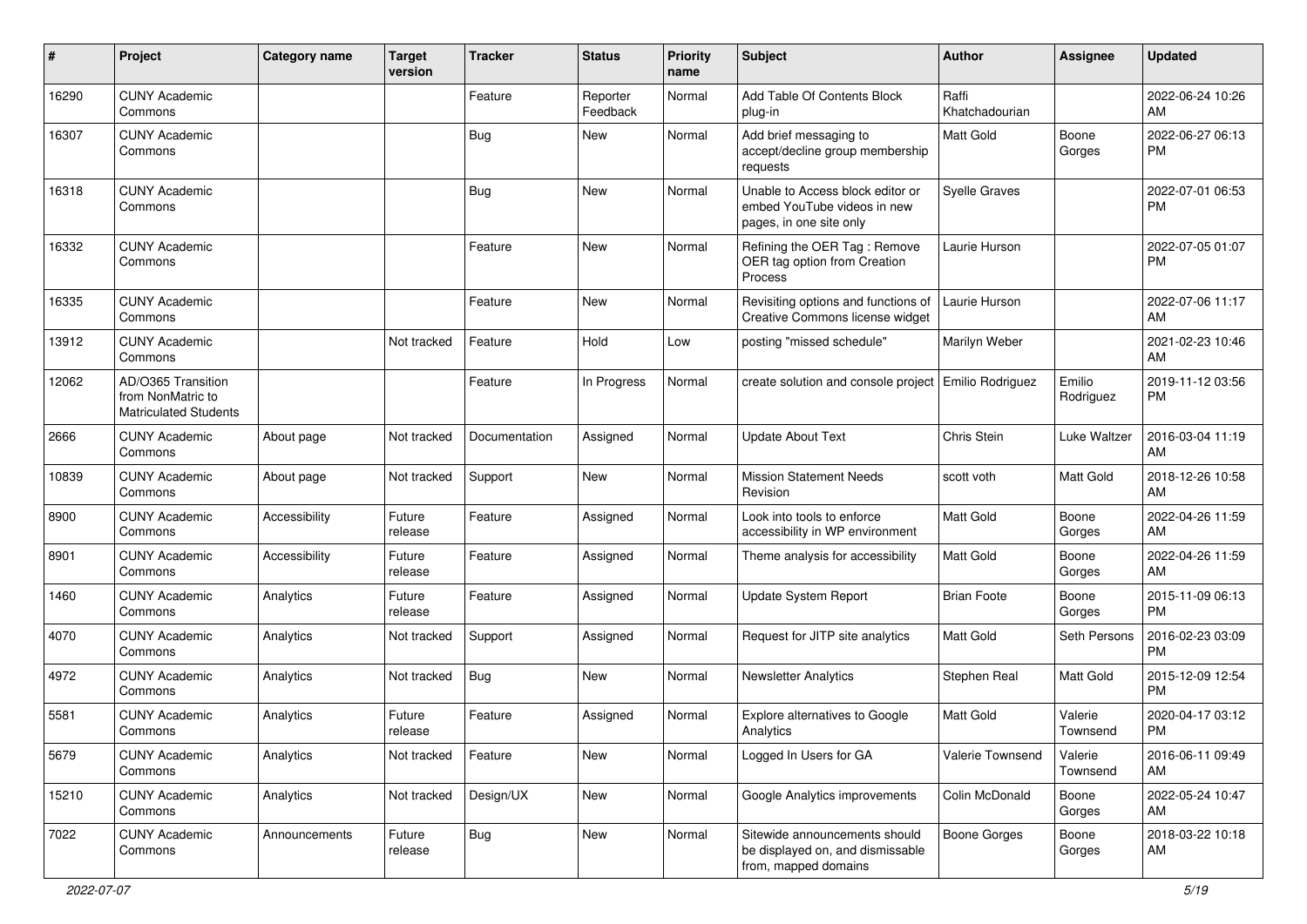| #     | Project                         | <b>Category name</b>      | <b>Target</b><br>version | Tracker    | <b>Status</b>        | <b>Priority</b><br>name | <b>Subject</b>                                                    | <b>Author</b>       | Assignee            | <b>Updated</b>                |
|-------|---------------------------------|---------------------------|--------------------------|------------|----------------------|-------------------------|-------------------------------------------------------------------|---------------------|---------------------|-------------------------------|
| 4635  | <b>CUNY Academic</b><br>Commons | Authentication            | Future<br>release        | Feature    | <b>New</b>           | Normal                  | Allow non-WP authentication                                       | Boone Gorges        | Sonja Leix          | 2019-03-01 02:05<br>PM        |
| 9720  | <b>CUNY Academic</b><br>Commons | Authentication            | Future<br>release        | Feature    | <b>New</b>           | Normal                  | The Commons should be an oAuth<br>provider                        | <b>Boone Gorges</b> |                     | 2019-03-01 02:04<br><b>PM</b> |
| 5691  | <b>CUNY Academic</b><br>Commons | Blogs (BuddyPress)        | Future<br>release        | Bug        | Assigned             | High                    | Differing numbers on Sites display                                | <b>Matt Gold</b>    | Raymond<br>Hoh      | 2016-06-13 01:37<br><b>PM</b> |
| 6078  | <b>CUNY Academic</b><br>Commons | <b>Blogs (BuddyPress)</b> | Future<br>release        | Feature    | <b>New</b>           | Normal                  | <b>Explore Adding Network Blog</b><br>Metadata Plugin             | Luke Waltzer        | Luke Waltzer        | 2016-10-11 10:29<br><b>PM</b> |
| 8835  | <b>CUNY Academic</b><br>Commons | <b>Blogs (BuddyPress)</b> | Future<br>release        | Feature    | New                  | Normal                  | Extend cuny.is shortlinks to sites                                | Luke Waltzer        | Boone<br>Gorges     | 2022-04-26 11:59<br>AM        |
| 8836  | <b>CUNY Academic</b><br>Commons | Blogs (BuddyPress)        | Future<br>release        | Feature    | Assigned             | Normal                  | Redesign site launch process                                      | <b>Matt Gold</b>    | Boone<br>Gorges     | 2019-10-03 02:49<br><b>PM</b> |
| 12350 | <b>CUNY Academic</b><br>Commons | <b>Blogs (BuddyPress)</b> | Not tracked              | Support    | Reporter<br>Feedback | Normal                  | URL creation problem                                              | Marilyn Weber       |                     | 2020-02-03 11:27<br>AM        |
| 377   | <b>CUNY Academic</b><br>Commons | BuddyPress (misc)         | Future<br>release        | Feature    | Assigned             | Normal                  | Like buttons                                                      | <b>Matt Gold</b>    | Boone<br>Gorges     | 2010-11-16 05:13<br><b>PM</b> |
| 435   | <b>CUNY Academic</b><br>Commons | BuddyPress (misc)         | Future<br>release        | Feature    | Assigned             | Normal                  | Include Avatar Images in Forum<br><b>Post Notification Emails</b> | <b>Matt Gold</b>    | Boone<br>Gorges     | 2010-12-08 12:40<br><b>PM</b> |
| 500   | <b>CUNY Academic</b><br>Commons | BuddyPress (misc)         | Future<br>release        | Feature    | Assigned             | Normal                  | Export Group Data                                                 | Matt Gold           | Boone<br>Gorges     | 2010-12-19 12:09<br>PM        |
| 554   | <b>CUNY Academic</b><br>Commons | <b>BuddyPress</b> (misc)  | Future<br>release        | Feature    | Assigned             | Normal                  | Add Trackback notifications to<br>site-wide activity feed         | Matt Gold           | Boone<br>Gorges     | 2015-11-09 06:19<br><b>PM</b> |
| 599   | <b>CUNY Academic</b><br>Commons | <b>BuddyPress</b> (misc)  | Future<br>release        | Feature    | Assigned             | Normal                  | Consider adding rating plugins for<br><b>BuddyPress/BBPress</b>   | <b>Matt Gold</b>    | Boone<br>Gorges     | 2011-08-22 06:50<br><b>PM</b> |
| 635   | <b>CUNY Academic</b><br>Commons | BuddyPress (misc)         | Future<br>release        | Feature    | Assigned             | Normal                  | Big Blue Button -<br>Videoconferencing in Groups and<br>Blogs     | Matt Gold           | Boone<br>Gorges     | 2011-03-14 03:24<br><b>PM</b> |
| 7624  | <b>CUNY Academic</b><br>Commons | BuddyPress (misc)         | Future<br>release        | Design/UX  | New                  | Normal                  | <b>BP</b> Notifications                                           | Luke Waltzer        | Paige Dupont        | 2017-02-08 10:43<br><b>PM</b> |
| 11243 | <b>CUNY Academic</b><br>Commons | BuddyPress (misc)         | Future<br>release        | <b>Bug</b> | <b>New</b>           | Normal                  | Audit bp-custom.php                                               | Raymond Hoh         | Raymond<br>Hoh      | 2022-04-26 11:59<br>AM        |
| 58    | <b>CUNY Academic</b><br>Commons | BuddyPress (misc)         | Future<br>release        | Feature    | Assigned             | Low                     | Make member search sortable by<br>last name                       | Roberta Brody       | Boone<br>Gorges     | 2010-08-26 02:38<br>PM        |
| 310   | <b>CUNY Academic</b><br>Commons | <b>BuddyPress</b> (misc)  | Future<br>release        | Feature    | Assigned             | Low                     | <b>Friend Request Email</b>                                       | Matt Gold           | Samantha<br>Raddatz | 2015-11-09 05:08<br><b>PM</b> |
| 1423  | <b>CUNY Academic</b><br>Commons | BuddyPress (misc)         | Future<br>release        | Feature    | Assigned             | Low                     | Show an avatar for pingback<br>comment activity items             | Boone Gorges        | <b>Tahir Butt</b>   | 2016-10-24 12:03<br>PM        |
| 2325  | <b>CUNY Academic</b><br>Commons | BuddyPress (misc)         | Future<br>release        | Feature    | Assigned             | Low                     | Profile should have separate fields<br>for first/last names       | local admin         | Boone<br>Gorges     | 2015-11-09 06:09<br><b>PM</b> |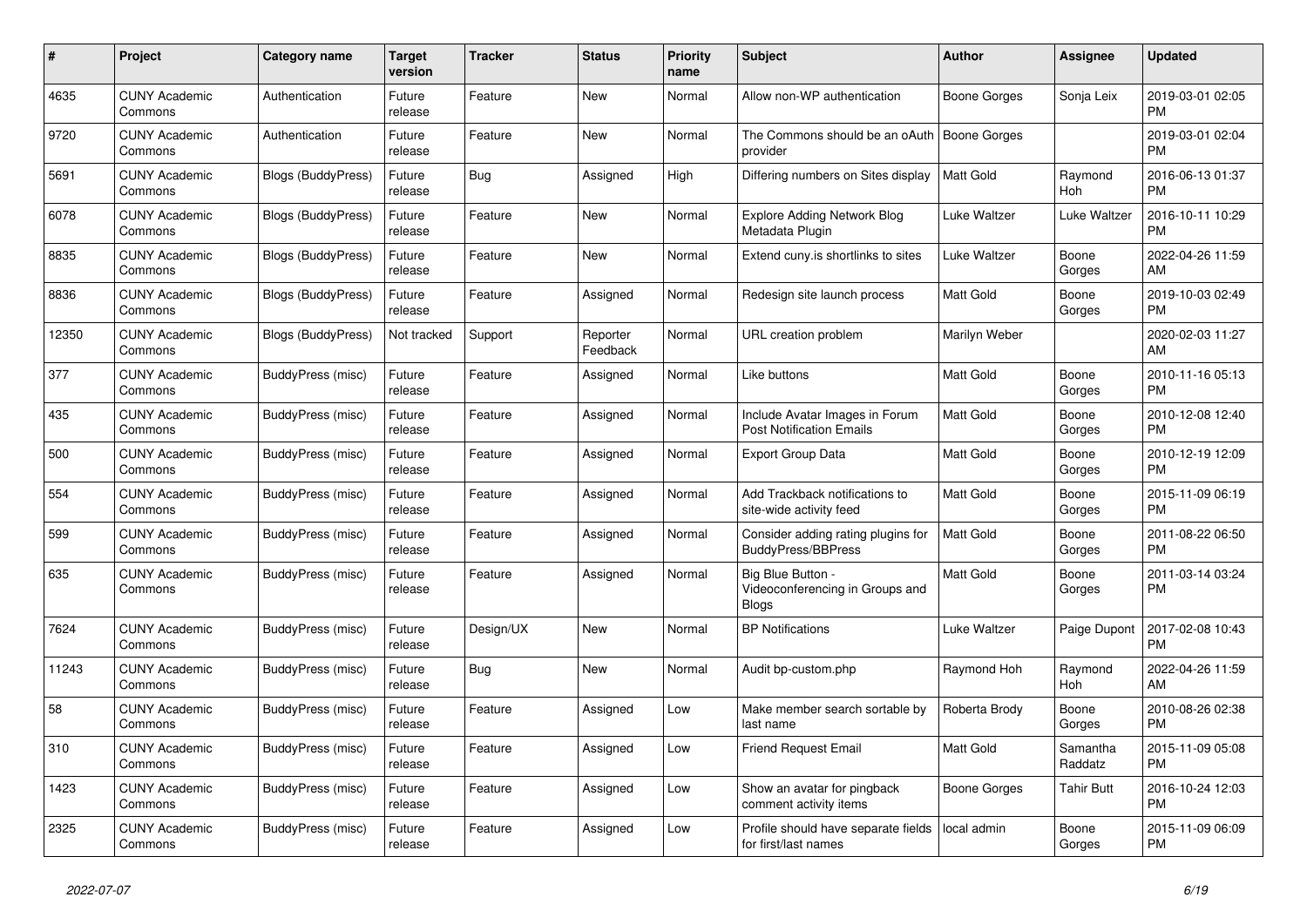| #     | <b>Project</b>                  | <b>Category name</b>   | <b>Target</b><br>version | <b>Tracker</b> | <b>Status</b>        | <b>Priority</b><br>name | <b>Subject</b>                                             | <b>Author</b>           | Assignee            | <b>Updated</b>                |
|-------|---------------------------------|------------------------|--------------------------|----------------|----------------------|-------------------------|------------------------------------------------------------|-------------------------|---------------------|-------------------------------|
| 618   | <b>CUNY Academic</b><br>Commons | <b>BuddyPress Docs</b> | Future<br>release        | Feature        | Assigned             | Normal                  | <b>BuddyPress Docs: export formats</b>                     | Boone Gorges            | Boone<br>Gorges     | 2015-11-09 05:38<br><b>PM</b> |
| 1422  | <b>CUNY Academic</b><br>Commons | <b>BuddyPress Docs</b> | Future<br>release        | Feature        | Assigned             | Normal                  | Make "created Doc" activity icons<br>non-mini              | <b>Boone Gorges</b>     | Boone<br>Gorges     | 2015-11-09 05:48<br><b>PM</b> |
| 1744  | <b>CUNY Academic</b><br>Commons | <b>BuddyPress Docs</b> | Future<br>release        | Feature        | Assigned             | Normal                  | Spreadsheet-style Docs                                     | Boone Gorges            | Boone<br>Gorges     | 2015-11-09 06:13<br><b>PM</b> |
| 2523  | <b>CUNY Academic</b><br>Commons | <b>BuddyPress Docs</b> | Future<br>release        | Feature        | Assigned             | Normal                  | Allow Users to Upload Images to<br><b>BP</b> Docs          | Matt Gold               | Boone<br>Gorges     | 2015-11-09 06:14<br><b>PM</b> |
| 4226  | <b>CUNY Academic</b><br>Commons | <b>BuddyPress Docs</b> | Future<br>release        | Design/UX      | <b>New</b>           | Normal                  | Add option to connect a Doc with a<br>Group                | Samantha Raddatz        | Samantha<br>Raddatz | 2015-09-09 04:08<br><b>PM</b> |
| 519   | <b>CUNY Academic</b><br>Commons | <b>BuddyPress Docs</b> | Future<br>release        | Feature        | Assigned             | Low                     | TOC for individual docs - for new<br>BP "wiki-like" plugin | scott voth              | Boone<br>Gorges     | 2015-11-09 05:54<br><b>PM</b> |
| 1417  | <b>CUNY Academic</b><br>Commons | <b>BuddyPress Docs</b> | Future<br>release        | Feature        | Assigned             | Low                     | <b>Bulk actions for BuddyPress Docs</b>                    | Boone Gorges            | Boone<br>Gorges     | 2016-10-17 10:41<br><b>PM</b> |
| 6389  | <b>CUNY Academic</b><br>Commons | <b>BuddyPress Docs</b> | Future<br>release        | Feature        | New                  | Low                     | Make Discussion Area Visible<br>When Editing a Doc         | Luke Waltzer            | Boone<br>Gorges     | 2016-10-21 04:16<br><b>PM</b> |
| 13466 | <b>CUNY Academic</b><br>Commons | Cavalcade              | Future<br>release        | Feature        | New                  | Normal                  | Automated cleanup for duplicate<br>Cavalcade tasks         | Boone Gorges            | Boone<br>Gorges     | 2020-10-13 05:24<br><b>PM</b> |
| 14994 | <b>CUNY Academic</b><br>Commons | cdev.gc.cuny.edu       | Not tracked              | Support        | In Progress          | Normal                  | Clear Cache on CDEV                                        | scott voth              | Raymond<br>Hoh      | 2021-12-07 03:51<br><b>PM</b> |
| 4027  | <b>CUNY Academic</b><br>Commons | Commons In A Box       | Not tracked              | Design/UX      | Assigned             | Normal                  | Usability review of CBOX update<br>procedures              | Matt Gold               | Samantha<br>Raddatz | 2015-05-11 06:36<br><b>PM</b> |
| 9060  | <b>CUNY Academic</b><br>Commons | Commons In A Box       | Not tracked              | <b>Bug</b>     | Hold                 | Normal                  | Problems with CBox image library<br>upload                 | Lisa Rhody              | Raymond<br>Hoh      | 2018-01-10 03:26<br><b>PM</b> |
| 10226 | <b>CUNY Academic</b><br>Commons | Courses                | Future<br>release        | Feature        | New                  | Normal                  | Add "My Courses" to drop down<br>list                      | scott voth              | Boone<br>Gorges     | 2021-11-19 12:42<br><b>PM</b> |
| 11556 | <b>CUNY Academic</b><br>Commons | Courses                | Not tracked              | Bug            | Reporter<br>Feedback | Normal                  | Instructor name given in course<br>listing                 | Tom Harbison            |                     | 2019-06-25 04:12<br><b>PM</b> |
| 11789 | <b>CUNY Academic</b><br>Commons | Courses                | Future<br>release        | Feature        | New                  | Normal                  | Ability to remove item from<br>Courses list                | Laurie Hurson           | Sonja Leix          | 2019-09-24 12:28<br><b>PM</b> |
| 12438 | <b>CUNY Academic</b><br>Commons | Courses                | Not tracked              | Bug            | <b>New</b>           | Normal                  | Site appearing twice                                       | Laurie Hurson           | Boone<br>Gorges     | 2020-02-18 01:34<br><b>PM</b> |
| 9420  | <b>CUNY Academic</b><br>Commons | cuny.is                | Not tracked              | Feature        | New                  | Normal                  | Request for http://cuny.is/streams                         | Raffi<br>Khatchadourian | Marilyn<br>Weber    | 2018-04-02 10:08<br>AM        |
| 860   | <b>CUNY Academic</b><br>Commons | Design                 | Future<br>release        | Design/UX      | Assigned             | Normal                  | <b>Standardize Button Treatment</b><br>Across the Commons  | Chris Stein             | Chris Stein         | 2014-05-01 09:45<br>AM        |
| 2754  | <b>CUNY Academic</b><br>Commons | Design                 | Future<br>release        | Feature        | Assigned             | Normal                  | Determine strategy for CAC logo<br>handling in top header  | Micki Kaufman           | Chris Stein         | 2015-01-05 08:53<br><b>PM</b> |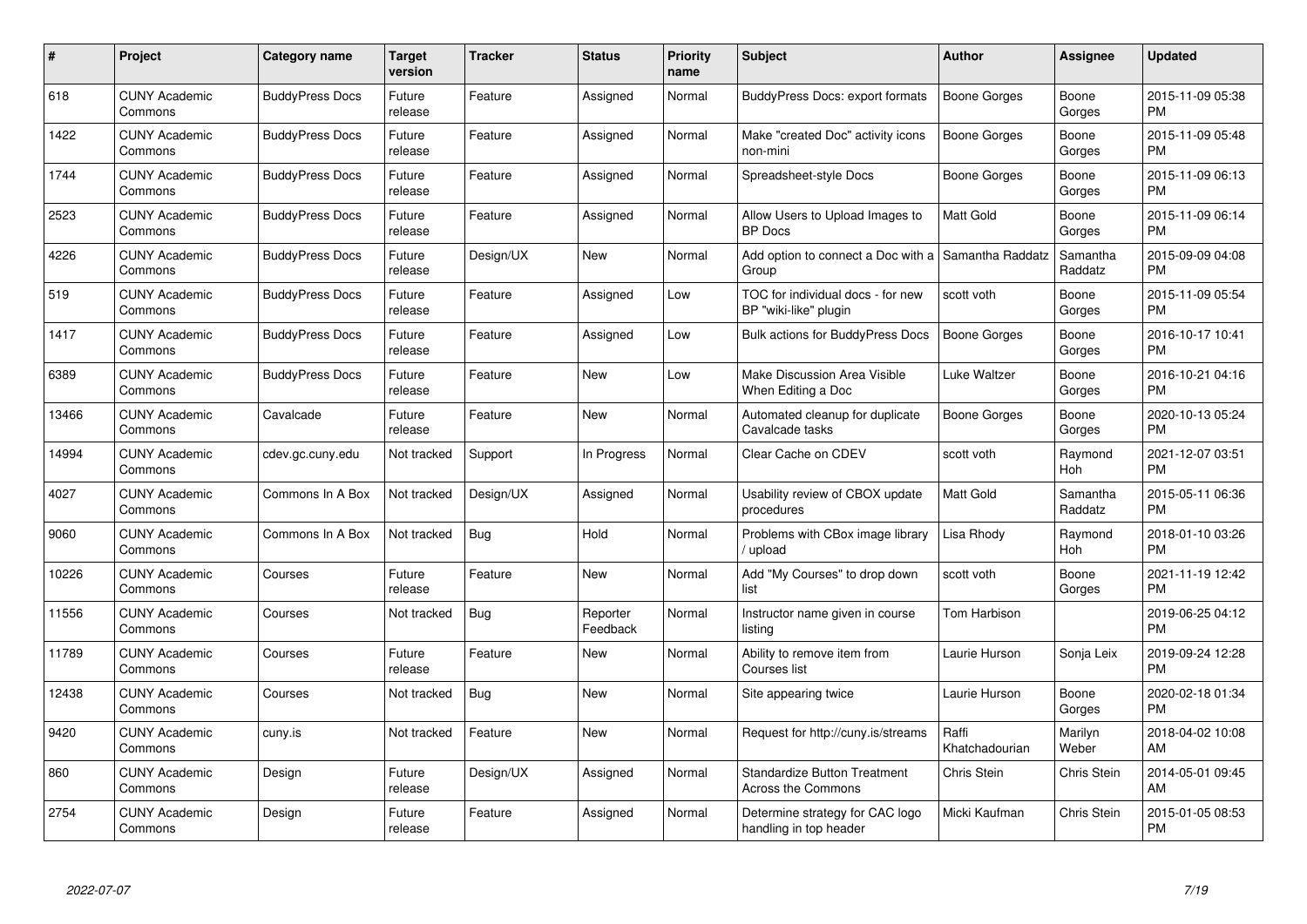| #     | Project                         | <b>Category name</b>       | <b>Target</b><br>version | <b>Tracker</b> | <b>Status</b>        | <b>Priority</b><br>name | <b>Subject</b>                                                                | Author              | <b>Assignee</b> | <b>Updated</b>                |
|-------|---------------------------------|----------------------------|--------------------------|----------------|----------------------|-------------------------|-------------------------------------------------------------------------------|---------------------|-----------------|-------------------------------|
| 8902  | <b>CUNY Academic</b><br>Commons | Design                     | Not tracked              | Feature        | Assigned             | Normal                  | Report back on research on<br><b>BuddyPress themes</b>                        | <b>Matt Gold</b>    | Michael Smith   | 2017-11-10 12:31<br><b>PM</b> |
| 10439 | <b>CUNY Academic</b><br>Commons | Design                     | 2.1.0                    | Design/UX      | <b>New</b>           | Normal                  | Create Style Guide for Commons                                                | Sonja Leix          | Sara Cannon     | 2022-06-28 01:43<br><b>PM</b> |
| 16199 | <b>CUNY Academic</b><br>Commons | <b>Directories</b>         | 2.0.3                    | <b>Bug</b>     | <b>New</b>           | Normal                  | Removed "Semester" Filter from<br><b>Courses Directory</b>                    | Laurie Hurson       | Boone<br>Gorges | 2022-06-29 11:32<br>AM        |
| 4225  | <b>CUNY Academic</b><br>Commons | <b>DiRT</b> Integration    | Future<br>release        | Design/UX      | New                  | Normal                  | Add information to DIRT page (in<br>Create a Group)                           | Samantha Raddatz    | Matt Gold       | 2015-06-26 03:14<br><b>PM</b> |
| 3524  | <b>CUNY Academic</b><br>Commons | Documentation              | Not tracked              | Documentation  | Assigned             | Normal                  | Post describing all you can do<br>when starting up a new blog/group           | <b>Matt Gold</b>    | scott voth      | 2014-10-04 12:56<br><b>PM</b> |
| 10982 | <b>CUNY Academic</b><br>Commons | Domain Mapping             | Not tracked              | Support        | Reporter<br>Feedback | Normal                  | <b>CNAME</b> question                                                         | scott voth          |                 | 2019-01-22 04:29<br><b>PM</b> |
| 11493 | <b>CUNY Academic</b><br>Commons | Domain Mapping             | Not tracked              | Support        | Reporter<br>Feedback | Normal                  | Domain Mapping Request - Talia<br>Schaffer                                    | scott voth          | Matt Gold       | 2019-08-06 08:39<br>AM        |
| 14496 | <b>CUNY Academic</b><br>Commons | Domain Mapping             | Future<br>release        | Bug            | New                  | Normal                  | Mapped domain SSO uses<br>third-party cookies                                 | Raymond Hoh         | Raymond<br>Hoh  | 2021-05-24 04:03<br><b>PM</b> |
| 1165  | <b>CUNY Academic</b><br>Commons | <b>Email Invitations</b>   | Future<br>release        | Feature        | Assigned             | Low                     | Allow saved lists of invitees under<br>Send Invites                           | <b>Boone Gorges</b> | Boone<br>Gorges | 2015-11-09 06:03<br><b>PM</b> |
| 1166  | <b>CUNY Academic</b><br>Commons | <b>Email Invitations</b>   | Future<br>release        | Feature        | <b>New</b>           | Low                     | Better organizational tools for Sent<br>Invites                               | <b>Boone Gorges</b> | Boone<br>Gorges | 2015-11-09 06:02<br><b>PM</b> |
| 1167  | <b>CUNY Academic</b><br>Commons | <b>Email Invitations</b>   | Future<br>release        | Feature        | <b>New</b>           | Low                     | Allow email invitations to be resent                                          | Boone Gorges        | Boone<br>Gorges | 2015-11-12 12:53<br>AM        |
| 5992  | <b>CUNY Academic</b><br>Commons | <b>Email Notifications</b> | Future<br>release        | Feature        | New                  | Normal                  | Changing the From line of<br>autogenerated blog emails                        | Marilyn Weber       |                 | 2018-09-27 05:19<br><b>PM</b> |
| 9979  | <b>CUNY Academic</b><br>Commons | <b>Email Notifications</b> | Not tracked              | <b>Bug</b>     | Reporter<br>Feedback | Normal                  | Reports of slow email activation<br>emails                                    | <b>Matt Gold</b>    | Boone<br>Gorges | 2018-08-29 09:40<br><b>PM</b> |
| 12042 | <b>CUNY Academic</b><br>Commons | <b>Email Notifications</b> | Future<br>release        | Feature        | New                  | Normal                  | Improved error logging for BPGES<br>send queue                                | Boone Gorges        | Boone<br>Gorges | 2021-11-19 12:25<br><b>PM</b> |
| 15604 | <b>CUNY Academic</b><br>Commons | <b>Email Notifications</b> | Future<br>release        | Feature        | Assigned             | Normal                  | Restructure Commons Group<br>Digest Email Messages                            | <b>Matt Gold</b>    | Boone<br>Gorges | 2022-05-26 10:45<br>AM        |
| 333   | <b>CUNY Academic</b><br>Commons | <b>Email Notifications</b> | Future<br>release        | Feature        | Assigned             | Low                     | Delay Forum Notification Email<br>Delivery Until After Editing Period<br>Ends | Matt Gold           | Raymond<br>Hoh  | 2015-11-09 06:01<br><b>PM</b> |
| 11971 | <b>CUNY Academic</b><br>Commons | <b>Email Notifications</b> | Future<br>release        | <b>Bug</b>     | Reporter<br>Feedback | Low                     | Pictures obscured in emailed post   Marilyn Weber<br>notifications            |                     | Raymond<br>Hoh  | 2019-11-21 01:14<br>PM        |
| 3475  | <b>CUNY Academic</b><br>Commons | Events                     | Future<br>release        | Feature        | Assigned             | Normal                  | Request to add plugin to<br>streamline room<br>booking/appointment booking    | Naomi Barrettara    | Boone<br>Gorges | 2014-12-01 05:14<br><b>PM</b> |
| 4053  | <b>CUNY Academic</b><br>Commons | Events                     | Future<br>release        | Feature        | Assigned             | Normal                  | Create new tab for past events                                                | Matt Gold           | Boone<br>Gorges | 2015-05-12 02:10<br><b>PM</b> |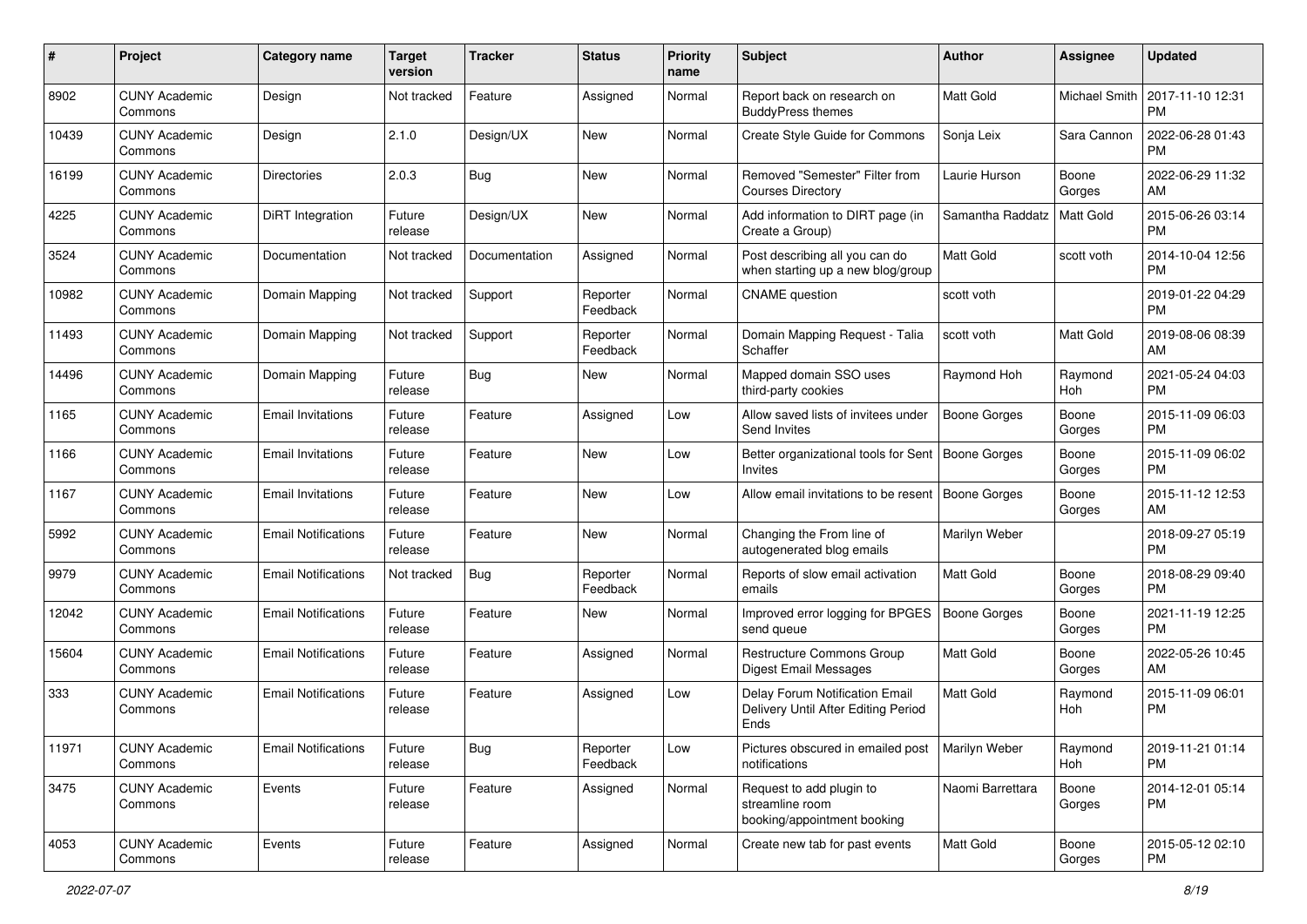| #     | Project                         | <b>Category name</b> | <b>Target</b><br>version | <b>Tracker</b> | <b>Status</b>        | <b>Priority</b><br>name | <b>Subject</b>                                                                      | <b>Author</b>           | Assignee            | <b>Updated</b>                |
|-------|---------------------------------|----------------------|--------------------------|----------------|----------------------|-------------------------|-------------------------------------------------------------------------------------|-------------------------|---------------------|-------------------------------|
| 4238  | <b>CUNY Academic</b><br>Commons | Events               | Future<br>release        | Feature        | Assigned             | Normal                  | Copy Events to Other Groups?                                                        | <b>Matt Gold</b>        | Boone<br>Gorges     | 2015-07-02 10:08<br>AM        |
| 4438  | <b>CUNY Academic</b><br>Commons | Events               | Future<br>release        | Bug            | Assigned             | Normal                  | Events Calendar - Export<br><b>Recurring Events</b>                                 | scott voth              | Daniel Jones        | 2016-05-23 04:25<br><b>PM</b> |
| 4481  | <b>CUNY Academic</b><br>Commons | Events               | Future<br>release        | Feature        | <b>New</b>           | Normal                  | Group admins/mods should have<br>the ability to unlink an event from<br>the group   | Boone Gorges            | Boone<br>Gorges     | 2017-04-24 03:53<br><b>PM</b> |
| 4592  | <b>CUNY Academic</b><br>Commons | Events               | Future<br>release        | Design/UX      | New                  | Normal                  | Event Creation - Venue Dropdown<br>Slow                                             | Samantha Raddatz        | Boone<br>Gorges     | 2015-09-14 04:56<br><b>PM</b> |
| 4903  | <b>CUNY Academic</b><br>Commons | Events               | Future<br>release        | Design/UX      | Assigned             | Normal                  | Improving visual appearance of<br>event calendars                                   | <b>Matt Gold</b>        | Boone<br>Gorges     | 2016-10-13 11:51<br>AM        |
| 5696  | <b>CUNY Academic</b><br>Commons | Events               | Future<br>release        | Feature        | Assigned             | Normal                  | Events Calendar - display options /<br>calendar aggregation                         | Matt Gold               | Boone<br>Gorges     | 2016-10-13 11:44<br>AM        |
| 11077 | <b>CUNY Academic</b><br>Commons | Events               | Not tracked              | Feature        | Reporter<br>Feedback | Normal                  | Show event category description<br>in event list view                               | Raffi<br>Khatchadourian |                     | 2019-02-12 10:38<br><b>PM</b> |
| 11531 | <b>CUNY Academic</b><br>Commons | Events               | Future<br>release        | Feature        | New                  | Normal                  | Main Events calendar should<br>include non-public events that user<br>has access to | scott voth              | Boone<br>Gorges     | 2019-06-11 10:00<br>AM        |
| 5016  | <b>CUNY Academic</b><br>Commons | Events               | Future<br>release        | Feature        | Assigned             | Low                     | Allow comments to be posted on<br>events                                            | <b>Matt Gold</b>        | Raymond<br>Hoh      | 2019-03-01 02:23<br><b>PM</b> |
| 6749  | <b>CUNY Academic</b><br>Commons | Events               | Future<br>release        | <b>Bug</b>     | New                  | Low                     | BPEO iCal request can trigger<br>very large number of DB queries                    | Boone Gorges            | Raymond<br>Hoh      | 2016-11-15 10:09<br><b>PM</b> |
| 653   | <b>CUNY Academic</b><br>Commons | Group Blogs          | Future<br>release        | Feature        | Assigned             | Normal                  | Redesign Integration of Groups<br>and Blogs                                         | <b>Matt Gold</b>        | Samantha<br>Raddatz | 2015-11-09 05:40<br><b>PM</b> |
| 3580  | <b>CUNY Academic</b><br>Commons | <b>Group Blogs</b>   | Future<br>release        | Feature        | New                  | Normal                  | Multiple blogs per group                                                            | Boone Gorges            | Boone<br>Gorges     | 2018-02-20 02:02<br><b>PM</b> |
| 5317  | <b>CUNY Academic</b><br>Commons | Group Blogs          | Not tracked              | <b>Bug</b>     | Reporter<br>Feedback | Normal                  | Notifications of New Post Didn't<br>Come                                            | Luke Waltzer            | Samantha<br>Raddatz | 2016-03-21 10:41<br><b>PM</b> |
| 8756  | <b>CUNY Academic</b><br>Commons | Group Blogs          | Future<br>release        | Feature        | Hold                 | Normal                  | Connect multiple blogs to one<br>group?                                             | <b>Matt Gold</b>        | Boone<br>Gorges     | 2017-09-30 10:42<br>AM        |
| 11834 | <b>CUNY Academic</b><br>Commons | Group Files          | Future<br>release        | Feature        | <b>New</b>           | Normal                  | Improved tools for managing<br>group file folders                                   | Boone Gorges            | Sonja Leix          | 2019-09-06 03:55<br><b>PM</b> |
| 12091 | <b>CUNY Academic</b><br>Commons | <b>Group Files</b>   | Future<br>release        | Feature        | <b>New</b>           | Normal                  | Improved pre-upload file validation<br>for bp-group-documents                       | Boone Gorges            | Boone<br>Gorges     | 2019-11-14 01:21<br><b>PM</b> |
| 1192  | <b>CUNY Academic</b><br>Commons | <b>Group Files</b>   | Future<br>release        | Feature        | Assigned             | Low                     | When posting group files, allow<br>users to add a category without<br>saving        | <b>Matt Gold</b>        | Raymond<br>Hoh      | 2015-11-09 05:53<br><b>PM</b> |
| 3080  | <b>CUNY Academic</b><br>Commons | Group Files          | Future<br>release        | Feature        | Assigned             | Low                     | Create a system to keep track of<br>file changes                                    | <b>Matt Gold</b>        | Boone<br>Gorges     | 2014-02-26 10:04<br><b>PM</b> |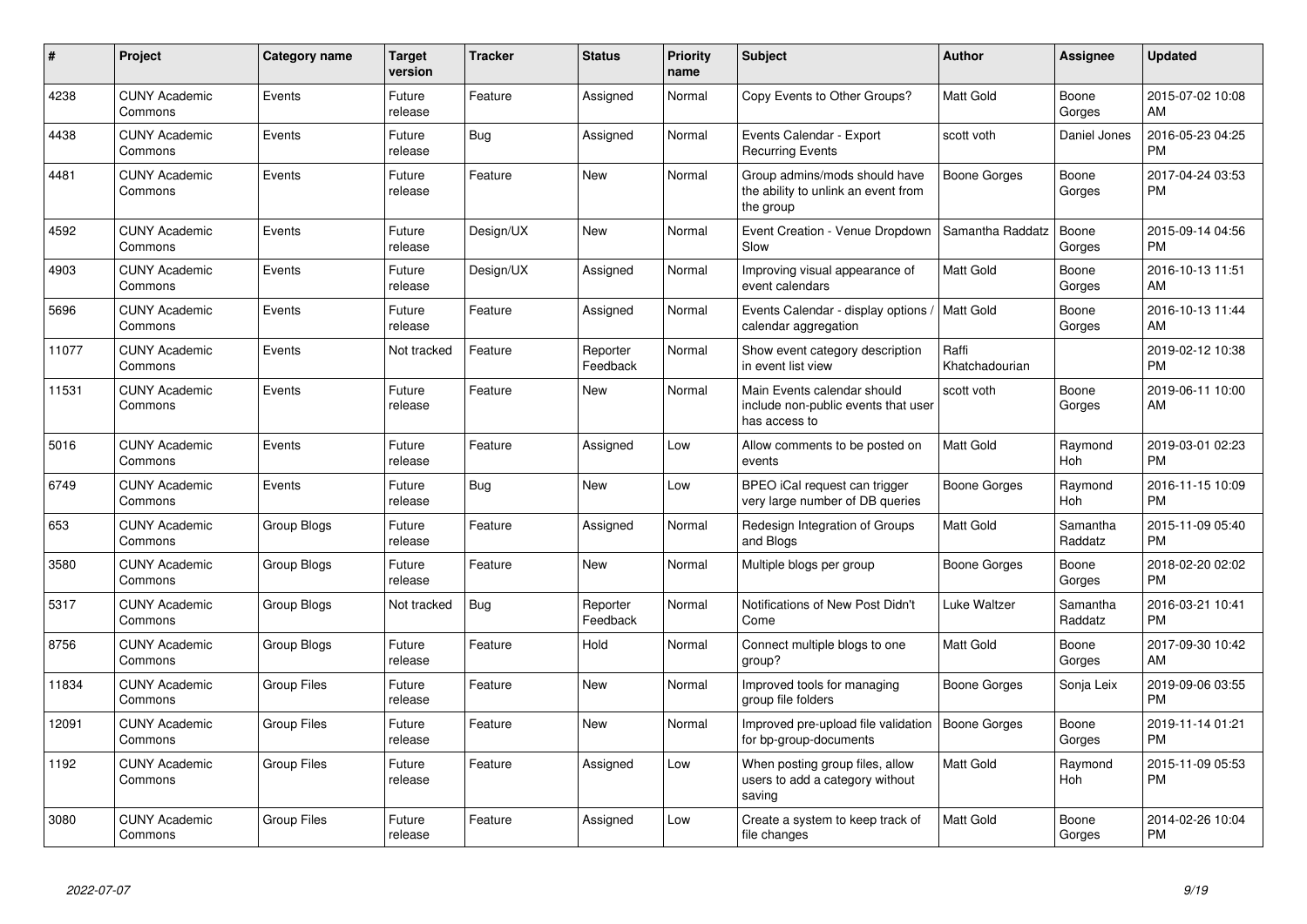| $\#$  | Project                         | <b>Category name</b> | <b>Target</b><br>version | <b>Tracker</b> | <b>Status</b>        | <b>Priority</b><br>name | <b>Subject</b>                                            | <b>Author</b>       | <b>Assignee</b>     | <b>Updated</b>                |
|-------|---------------------------------|----------------------|--------------------------|----------------|----------------------|-------------------------|-----------------------------------------------------------|---------------------|---------------------|-------------------------------|
| 3354  | <b>CUNY Academic</b><br>Commons | <b>Group Files</b>   | Future<br>release        | Feature        | Assigned             | Low                     | Allow Group Download of Multiple<br><b>Selected Files</b> | <b>Matt Gold</b>    | <b>Chris Stein</b>  | 2014-08-01 08:50<br>AM        |
| 13457 | <b>CUNY Academic</b><br>Commons | Group Forums         | 2.0.3                    | Bug            | <b>New</b>           | High                    | Forum post not sending<br>notifications                   | Filipa Calado       | Raymond<br>Hoh      | 2022-06-29 11:32<br>AM        |
| 585   | <b>CUNY Academic</b><br>Commons | Group Forums         | Future<br>release        | Feature        | Assigned             | Normal                  | Merge Forum Topics                                        | Sarah Morgano       | Boone<br>Gorges     | 2011-07-06 04:11<br><b>PM</b> |
| 3059  | <b>CUNY Academic</b><br>Commons | Group Forums         | Future<br>release        | Design/UX      | <b>New</b>           | Normal                  | Forum Post Permissable Content<br><b>Explanatory Text</b> | Chris Stein         | <b>Chris Stein</b>  | 2015-04-02 11:27<br>AM        |
| 3192  | <b>CUNY Academic</b><br>Commons | Group Forums         | Future<br>release        | Feature        | Assigned             | Normal                  | Customizable forum views for<br>bbPress 2.x group forums  | Boone Gorges        | Raymond<br>Hoh      | 2015-11-09 12:47<br><b>PM</b> |
| 3193  | <b>CUNY Academic</b><br>Commons | Group Forums         | Future<br>release        | Feature        | Assigned             | Normal                  | bbPress 2.x dynamic roles and<br><b>RBE</b>               | Boone Gorges        | Boone<br>Gorges     | 2014-09-30 01:30<br><b>PM</b> |
| 4221  | <b>CUNY Academic</b><br>Commons | Group Forums         | Future<br>release        | Design/UX      | Assigned             | Normal                  | Add 'Number of Posts' display<br>option to Forum page     | Samantha Raddatz    | Samantha<br>Raddatz | 2015-06-26 02:21<br><b>PM</b> |
| 5268  | <b>CUNY Academic</b><br>Commons | Group Forums         | Future<br>release        | Bug            | Assigned             | Normal                  | Long-time to post to multiple<br>groups                   | Luke Waltzer        | Daniel Jones        | 2016-09-07 06:31<br><b>PM</b> |
| 7928  | <b>CUNY Academic</b><br>Commons | Group Forums         | Not tracked              | <b>Bug</b>     | New                  | Normal                  | Duplicate Forum post                                      | Luke Waltzer        | Raymond<br>Hoh      | 2017-04-11 09:27<br><b>PM</b> |
| 9835  | <b>CUNY Academic</b><br>Commons | Group Forums         | Future<br>release        | Bug            | Assigned             | Normal                  | add a "like" function?                                    | Marilyn Weber       | Erik Trainer        | 2018-06-05 01:49<br><b>PM</b> |
| 10659 | <b>CUNY Academic</b><br>Commons | Group Forums         | Future<br>release        | Feature        | Assigned             | Normal                  | Post to multiple groups via email                         | <b>Matt Gold</b>    | Raymond<br>Hoh      | 2018-11-15 12:54<br>AM        |
| 13199 | <b>CUNY Academic</b><br>Commons | Group Forums         | Future<br>release        | Feature        | New                  | Normal                  | Favoring Groups over bbPress<br>plugin                    | Colin McDonald      | Colin<br>McDonald   | 2021-11-19 12:28<br><b>PM</b> |
| 13328 | <b>CUNY Academic</b><br>Commons | Group Forums         | Not tracked              | <b>Bug</b>     | Reporter<br>Feedback | Normal                  | cross-posting in two related<br>groups                    | Marilyn Weber       | Raymond<br>Hoh      | 2020-09-15 10:39<br><b>PM</b> |
| 13358 | <b>CUNY Academic</b><br>Commons | Group Forums         | Future<br>release        | Feature        | New                  | Normal                  | Improved UI for group forum<br>threading settings         | <b>Boone Gorges</b> | Raymond<br>Hoh      | 2021-11-19 12:27<br><b>PM</b> |
| 6392  | <b>CUNY Academic</b><br>Commons | Group Forums         | Future<br>release        | Design/UX      | Assigned             | Low                     | Composition/Preview Panes in<br>Forum Posts               | Luke Waltzer        | Paige Dupont        | 2016-10-21 04:26<br><b>PM</b> |
| 3308  | <b>CUNY Academic</b><br>Commons | Group Invitations    | Future<br>release        | Feature        | Assigned             | Normal                  | Allow members to rescind group<br>invitations             | <b>Matt Gold</b>    | Boone<br>Gorges     | 2015-04-01 08:53<br><b>PM</b> |
| 3419  | <b>CUNY Academic</b><br>Commons | Group Invitations    | 1.6.14                   | Bug            | Testing<br>Required  | Normal                  | Neatening the display of<br>messages on group requests    | <b>Matt Gold</b>    | Boone<br>Gorges     | 2014-09-01 09:29<br><b>PM</b> |
| 1456  | <b>CUNY Academic</b><br>Commons | Group Invitations    | Future<br>release        | Feature        | Reporter<br>Feedback | Low                     | Invite to Group Button from Profile<br>Field              | <b>Matt Gold</b>    | Samantha<br>Raddatz | 2015-11-09 05:59<br><b>PM</b> |
| 2610  | <b>CUNY Academic</b><br>Commons | Group Invitations    | Future<br>release        | Feature        | Assigned             | Low                     | Request: Custom invitation<br>message to group invites    | local admin         | Boone<br>Gorges     | 2015-11-09 06:13<br><b>PM</b> |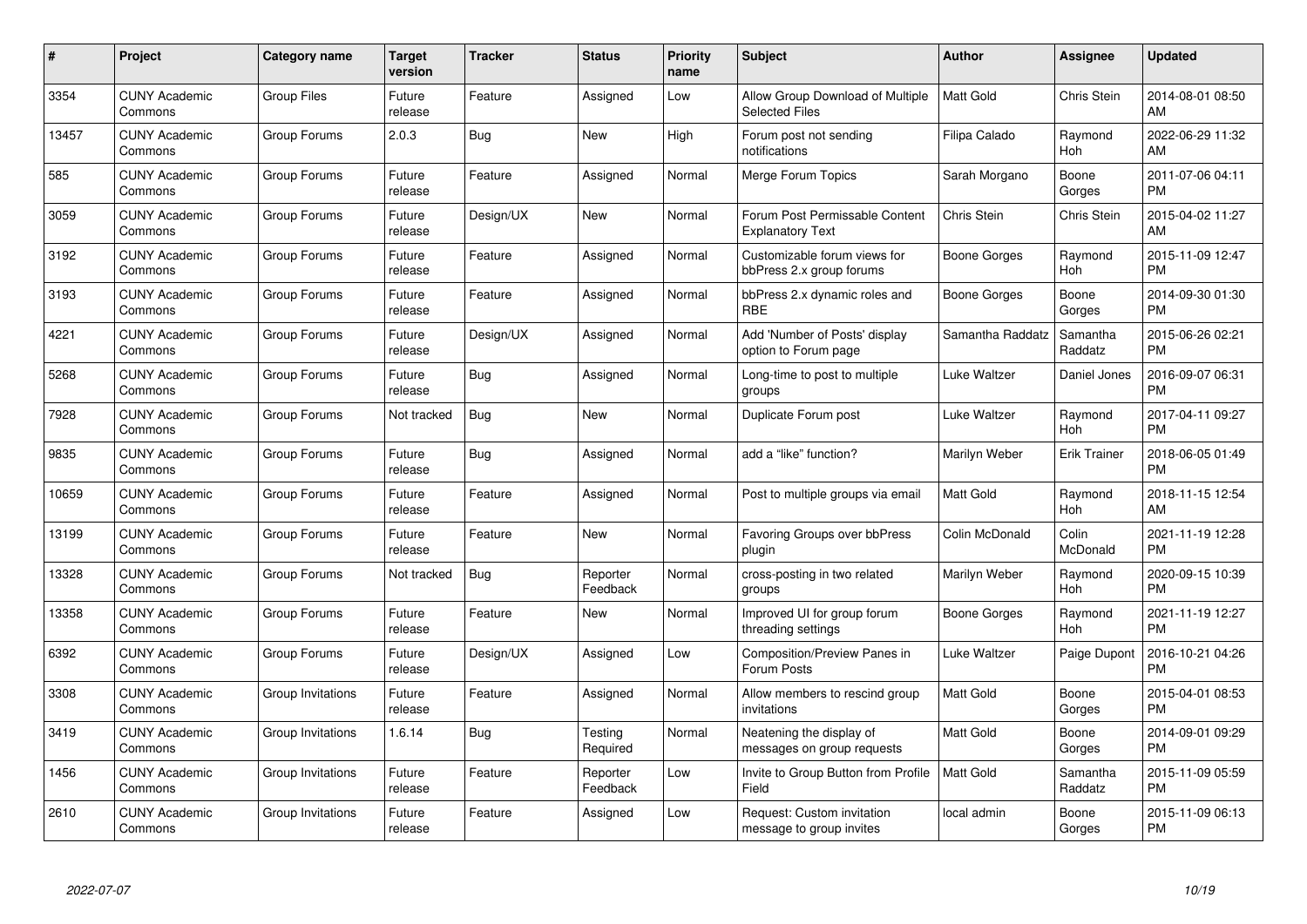| #     | Project                         | <b>Category name</b>           | <b>Target</b><br>version | <b>Tracker</b> | <b>Status</b>        | <b>Priority</b><br>name | <b>Subject</b>                                                                             | Author              | <b>Assignee</b>     | <b>Updated</b>                |
|-------|---------------------------------|--------------------------------|--------------------------|----------------|----------------------|-------------------------|--------------------------------------------------------------------------------------------|---------------------|---------------------|-------------------------------|
| 13370 | <b>CUNY Academic</b><br>Commons | Group Library                  | Future<br>release        | Feature        | <b>New</b>           | Normal                  | Library bulk deletion and folder<br>editing                                                | Colin McDonald      | Boone<br>Gorges     | 2020-10-13 10:41<br>AM        |
| 13650 | <b>CUNY Academic</b><br>Commons | Group Library                  | Future<br>release        | Feature        | New                  | Normal                  | Forum Attachments in Group<br>Library                                                      | Laurie Hurson       |                     | 2021-11-19 12:30<br><b>PM</b> |
| 14309 | <b>CUNY Academic</b><br>Commons | Group Library                  | Future<br>release        | Feature        | New                  | Normal                  | Better handling of<br>bp_group_document file download<br>attempts when file is not present | <b>Boone Gorges</b> | Boone<br>Gorges     | 2021-11-19 12:28<br><b>PM</b> |
| 481   | <b>CUNY Academic</b><br>Commons | Groups (misc)                  | Future<br>release        | Feature        | Assigned             | Normal                  | ability to archive inactive groups<br>and blogs                                            | Michael Mandiberg   | Samantha<br>Raddatz | 2015-11-09 05:56<br><b>PM</b> |
| 1544  | <b>CUNY Academic</b><br>Commons | Groups (misc)                  | Future<br>release        | Feature        | Reporter<br>Feedback | Normal                  | Group Filtering and Sorting                                                                | <b>Matt Gold</b>    | <b>Chris Stein</b>  | 2019-03-01 02:25<br><b>PM</b> |
| 3458  | <b>CUNY Academic</b><br>Commons | Groups (misc)                  | Future<br>release        | Feature        | Assigned             | Normal                  | Filter Members of Group by<br>Campus                                                       | Michael Smith       | Samantha<br>Raddatz | 2014-09-26 08:32<br><b>PM</b> |
| 7115  | <b>CUNY Academic</b><br>Commons | Groups (misc)                  | Future<br>release        | Feature        | Reporter<br>Feedback | Normal                  | make licensing info clear during<br>group creation                                         | <b>Matt Gold</b>    | Raymond<br>Hoh      | 2020-12-08 11:32<br>AM        |
| 9015  | <b>CUNY Academic</b><br>Commons | Groups (misc)                  | Not tracked              | Outreach       | Assigned             | Normal                  | Email group admins the email<br>addresses of their groups                                  | <b>Matt Gold</b>    | Matt Gold           | 2018-01-02 09:54<br>AM        |
| 12446 | <b>CUNY Academic</b><br>Commons | Groups (misc)                  | Future<br>release        | Feature        | Reporter<br>Feedback | Normal                  | Toggle default site to group forum<br>posting                                              | Laurie Hurson       | Laurie Hurson       | 2020-03-10 11:57<br>AM        |
| 11883 | <b>CUNY Academic</b><br>Commons | Help/Codex                     | Not tracked              | Support        | New                  | Normal                  | Need Embedding Help Page<br>Update (Tableau)                                               | Anthony Wheeler     | scott voth          | 2019-09-24 08:49<br>AM        |
| 12392 | <b>CUNY Academic</b><br>Commons | Help/Codex                     | Not tracked              | Documentation  | New                  | Normal                  | Updates to Common Commons<br>Questions on Help Page                                        | scott voth          | Margaret<br>Galvan  | 2020-02-11 10:53<br>AM        |
| 1888  | <b>CUNY Academic</b><br>Commons | Home Page                      | Future<br>release        | Feature        | Assigned             | Normal                  | Refactor BP MPO Activity Filter to<br>support proper pagination                            | Sarah Morgano       | Boone<br>Gorges     | 2014-05-01 07:11<br><b>PM</b> |
| 4980  | <b>CUNY Academic</b><br>Commons | Home Page                      | Future<br>release        | Feature        | Assigned             | Normal                  | CAC Featured Content -- Adding<br>Randomization                                            | Matt Gold           | Boone<br>Gorges     | 2016-12-12 03:01<br><b>PM</b> |
| 6995  | <b>CUNY Academic</b><br>Commons | Home Page                      | Not tracked              | <b>Bug</b>     | Assigned             | Normal                  | member filter on homepage not<br>working                                                   | Matt Gold           | Raymond<br>Hoh      | 2016-12-11 09:46<br><b>PM</b> |
| 1983  | <b>CUNY Academic</b><br>Commons | Home Page                      | Future<br>release        | Feature        | Assigned             | Low                     | Media Library integration with<br>Featured Content plugin                                  | Boone Gorges        | Dominic<br>Giglio   | 2014-03-17 10:34<br>AM        |
| 10580 | <b>CUNY Academic</b><br>Commons | Information<br>Architecture    | Future<br>release        | Design/UX      | New                  | Normal                  | Primary nav item review                                                                    | <b>Boone Gorges</b> | Sara Cannon         | 2022-06-28 01:29<br><b>PM</b> |
| 3230  | <b>CUNY Academic</b><br>Commons | Internal Tools and<br>Workflow | Not tracked              | Feature        | Assigned             | High                    | Scripts for quicker<br>provisioning/updating of<br>development environments                | <b>Boone Gorges</b> | Boone<br>Gorges     | 2016-01-26 04:54<br><b>PM</b> |
| 13891 | <b>CUNY Academic</b><br>Commons | Internal Tools and<br>Workflow | 2.1.0                    | Feature        | New                  | Normal                  | Migrate automated linting to<br><b>GitHub Actions</b>                                      | Boone Gorges        | Jeremy Felt         | 2022-06-29 11:13<br>AM        |
| 15194 | <b>CUNY Academic</b><br>Commons | Internal Tools and<br>Workflow | 2.1.0                    | Feature        | New                  | Normal                  | PHPCS sniff for un-restored<br>switch_to_blog() calls                                      | Boone Gorges        | Jeremy Felt         | 2022-05-26 10:45<br>AM        |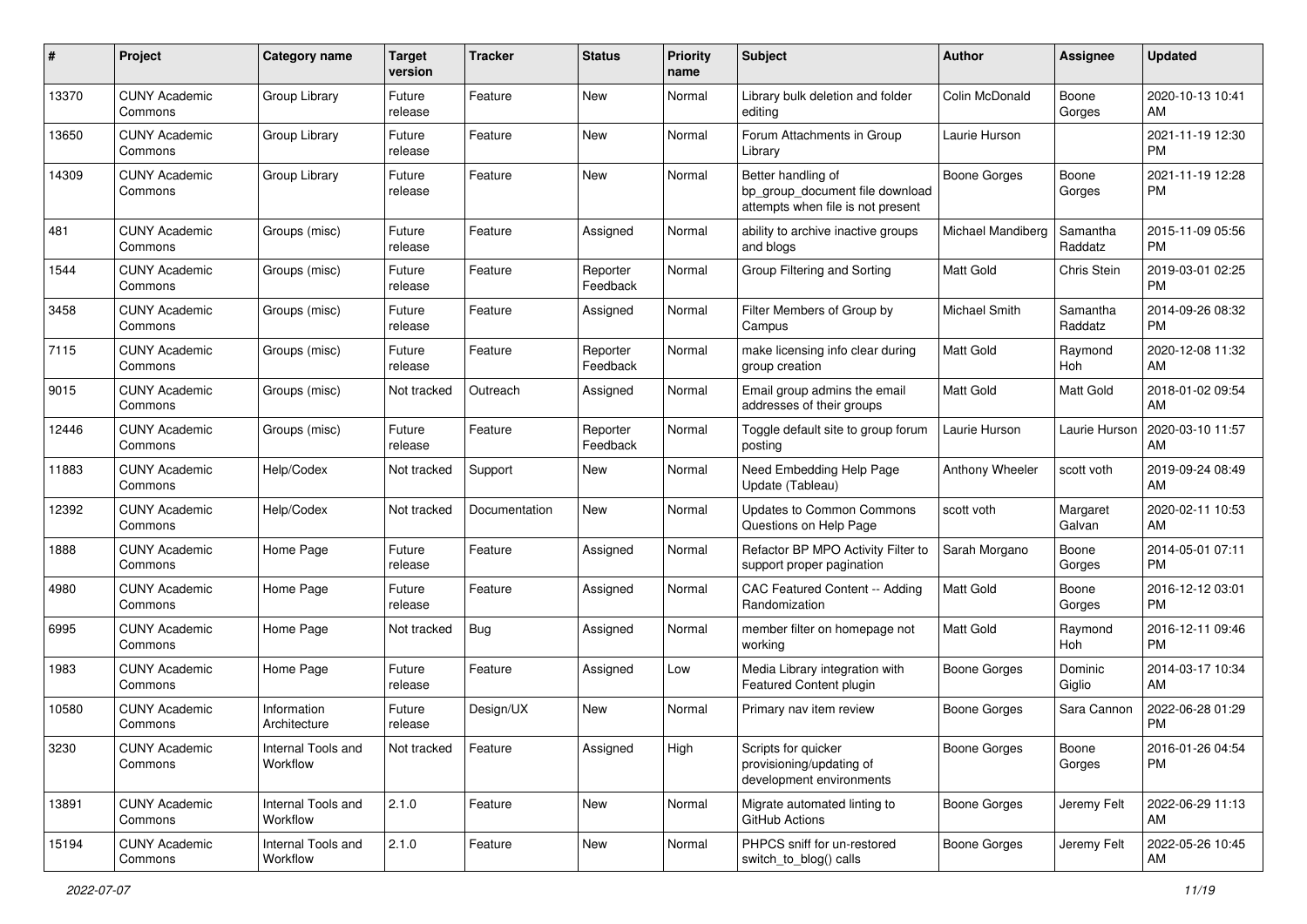| #     | Project                         | <b>Category name</b>    | <b>Target</b><br>version | <b>Tracker</b> | <b>Status</b>        | <b>Priority</b><br>name | <b>Subject</b>                                                                             | Author                  | <b>Assignee</b>  | <b>Updated</b>                |
|-------|---------------------------------|-------------------------|--------------------------|----------------|----------------------|-------------------------|--------------------------------------------------------------------------------------------|-------------------------|------------------|-------------------------------|
| 5234  | <b>CUNY Academic</b><br>Commons | Membership              | Future<br>release        | Feature        | Assigned             | Normal                  | Write Unconfirmed patch for WP                                                             | <b>Boone Gorges</b>     | Boone<br>Gorges  | 2016-10-24 11:18<br>AM        |
| 12382 | <b>CUNY Academic</b><br>Commons | Membership              | Not tracked              | Support        | New                  | Normal                  | Email request change                                                                       | Marilyn Weber           | Marilyn<br>Weber | 2020-02-06 12:56<br><b>PM</b> |
| 3330  | <b>CUNY Academic</b><br>Commons | My Commons              | Future<br>release        | Feature        | Assigned             | Normal                  | 'Commons Information" tool                                                                 | Boone Gorges            | Chris Stein      | 2014-09-22 08:46<br><b>PM</b> |
| 3517  | <b>CUNY Academic</b><br>Commons | My Commons              | Future<br>release        | Feature        | Assigned             | Normal                  | Mute/Unmute My Commons<br>updates                                                          | <b>Matt Gold</b>        | Raymond<br>Hoh   | 2015-11-09 01:19<br><b>PM</b> |
| 3536  | <b>CUNY Academic</b><br>Commons | My Commons              | Future<br>release        | Feature        | Assigned             | Normal                  | Infinite Scroll on My Commons<br>page                                                      | <b>Matt Gold</b>        | Raymond<br>Hoh   | 2015-04-13 04:42<br><b>PM</b> |
| 3565  | <b>CUNY Academic</b><br>Commons | My Commons              | Not tracked              | Documentation  | New                  | Normal                  | Load Newest inconsistencies                                                                | Chris Stein             | scott voth       | 2015-11-09 01:16<br><b>PM</b> |
| 3577  | <b>CUNY Academic</b><br>Commons | My Commons              | Future<br>release        | Design/UX      | Assigned             | Normal                  | Replies to items in My Commons                                                             | <b>Matt Gold</b>        | Raymond<br>Hoh   | 2015-04-09 05:19<br><b>PM</b> |
| 4535  | <b>CUNY Academic</b><br>Commons | My Commons              | Future<br>release        | Bug            | New                  | Low                     | My Commons filter issue                                                                    | scott voth              | Raymond<br>Hoh   | 2015-09-01 11:17<br>AM        |
| 8440  | <b>CUNY Academic</b><br>Commons | Onboarding              | Not tracked              | <b>Bug</b>     | New                  | Normal                  | Create Test Email Accounts for<br><b>Onboarding Project</b>                                | Stephen Real            | Stephen Real     | 2017-08-01 09:49<br><b>PM</b> |
| 9028  | <b>CUNY Academic</b><br>Commons | Onboarding              | Future<br>release        | Feature        | Assigned             | Normal                  | suggest groups to new members<br>during the registration process                           | <b>Matt Gold</b>        | Chris Stein      | 2018-10-24 12:34<br><b>PM</b> |
| 9895  | <b>CUNY Academic</b><br>Commons | Onboarding              | Future<br>release        | Feature        | Assigned             | Normal                  | Add "Accept Invitation"<br>link/button/function to Group<br>and/or Site invitation emails? | Luke Waltzer            | Boone<br>Gorges  | 2018-06-07 12:42<br><b>PM</b> |
| 5955  | <b>CUNY Academic</b><br>Commons | Outreach                | Future<br>release        | Feature        | Assigned             | Normal                  | Create auto-newsletter for<br>commons members                                              | <b>Matt Gold</b>        | Luke Waltzer     | 2016-08-30 10:34<br>AM        |
| 10794 | <b>CUNY Academic</b><br>Commons | Performance             | Not tracked              | <b>Bug</b>     | <b>New</b>           | Normal                  | Memcached connection<br>occasionally breaks                                                | <b>Boone Gorges</b>     | Boone<br>Gorges  | 2018-12-06 03:30<br><b>PM</b> |
| 14908 | <b>CUNY Academic</b><br>Commons | Performance             |                          | <b>Bug</b>     | <b>New</b>           | Normal                  | Stale object cache on cdev                                                                 | Raymond Hoh             | Boone<br>Gorges  | 2021-12-07 09:45<br>AM        |
| 15242 | <b>CUNY Academic</b><br>Commons | Performance             | Not tracked              | <b>Bug</b>     | Reporter<br>Feedback | Normal                  | Slugist site                                                                               | Raffi<br>Khatchadourian | Boone<br>Gorges  | 2022-02-07 11:14<br>AM        |
| 14787 | <b>CUNY Academic</b><br>Commons | <b>Plugin Packages</b>  | Future<br>release        | Feature        | New                  | Normal                  | Creating a "Design" plugin<br>package                                                      | Laurie Hurson           | scott voth       | 2022-04-27 04:56<br><b>PM</b> |
| 2753  | <b>CUNY Academic</b><br>Commons | <b>Public Portfolio</b> | Future<br>release        | Feature        | New                  | Normal                  | Create actual actual tagification in<br>academic interests and other fields                | Micki Kaufman           | Boone<br>Gorges  | 2015-01-05 08:52<br><b>PM</b> |
| 2832  | <b>CUNY Academic</b><br>Commons | Public Portfolio        | Future<br>release        | Feature        | Assigned             | Normal                  | Improve interface for (not)<br>auto-linking profile fields                                 | <b>Boone Gorges</b>     | Chris Stein      | 2015-01-05 08:52<br><b>PM</b> |
| 2881  | <b>CUNY Academic</b><br>Commons | Public Portfolio        | Future<br>release        | Feature        | Assigned             | Normal                  | Redesign the UX for Profiles                                                               | Chris Stein             | Chris Stein      | 2016-10-13 12:45<br><b>PM</b> |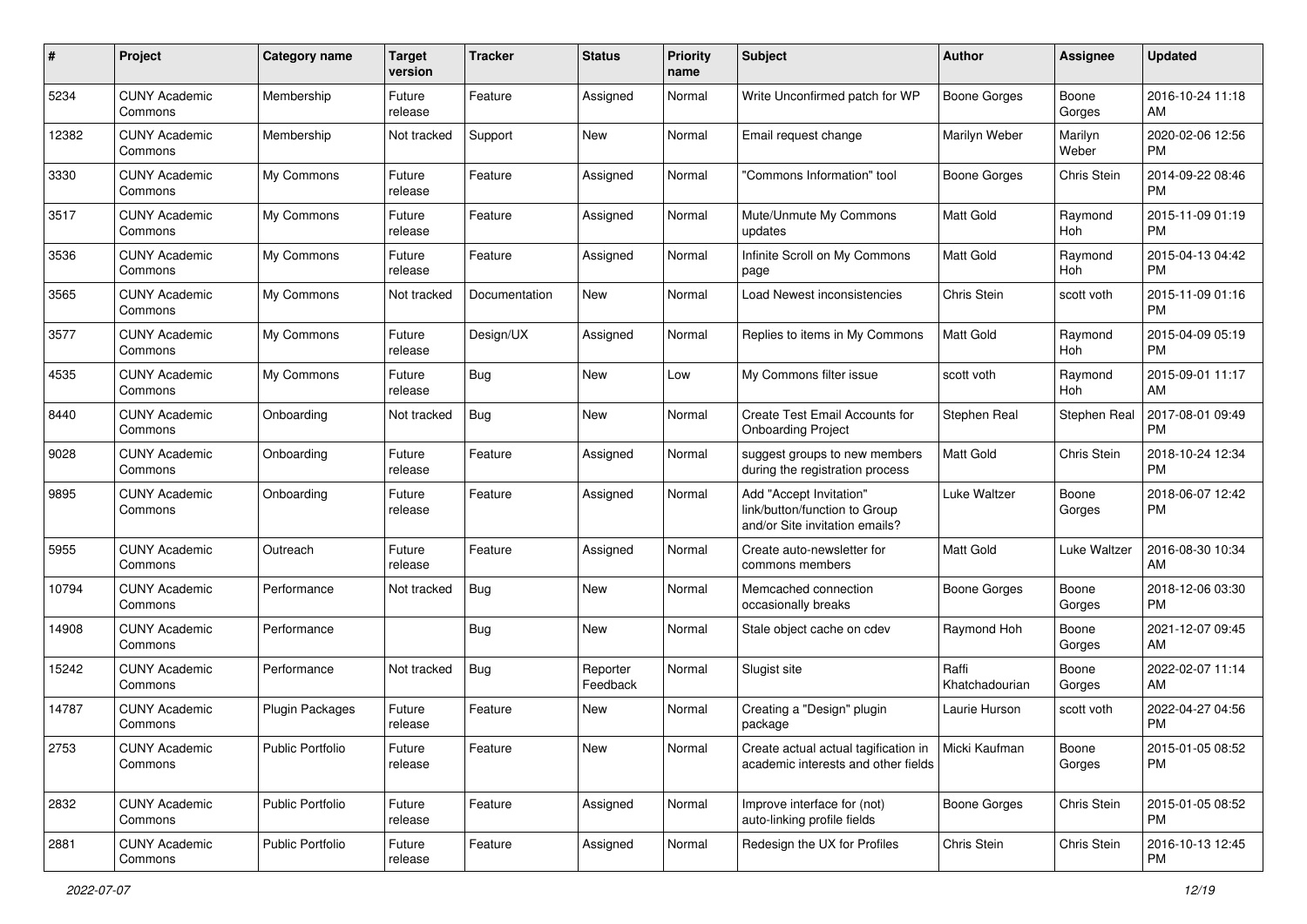| #     | <b>Project</b>                  | <b>Category name</b>    | <b>Target</b><br>version | <b>Tracker</b> | <b>Status</b>        | <b>Priority</b><br>name | <b>Subject</b>                                                                | <b>Author</b>    | Assignee            | <b>Updated</b>                |
|-------|---------------------------------|-------------------------|--------------------------|----------------|----------------------|-------------------------|-------------------------------------------------------------------------------|------------------|---------------------|-------------------------------|
| 3042  | <b>CUNY Academic</b><br>Commons | <b>Public Portfolio</b> | Future<br>release        | Feature        | Assigned             | Normal                  | Browsing member interests                                                     | <b>Matt Gold</b> | Boone<br>Gorges     | 2015-03-21 09:04<br><b>PM</b> |
| 3220  | <b>CUNY Academic</b><br>Commons | <b>Public Portfolio</b> | Future<br>release        | Feature        | Assigned             | Normal                  | Add indent/outdent option to<br>Formatting Buttons on Profile<br>Page         | <b>Matt Gold</b> | Boone<br>Gorges     | 2014-05-21 10:39<br><b>PM</b> |
| 3768  | <b>CUNY Academic</b><br>Commons | <b>Public Portfolio</b> | Future<br>release        | Feature        | Assigned             | Normal                  | Institutions/Past positions on<br>public portfolios                           | <b>Matt Gold</b> | Boone<br>Gorges     | 2018-04-23 10:44<br>AM        |
| 3770  | <b>CUNY Academic</b><br>Commons | <b>Public Portfolio</b> | Future<br>release        | Feature        | Assigned             | Normal                  | Improve Layout/Formatting of<br>Positions Area on Public Portfolios           | <b>Matt Gold</b> | Chris Stein         | 2015-04-01 09:17<br><b>PM</b> |
| 4253  | <b>CUNY Academic</b><br>Commons | Public Portfolio        | Future<br>release        | Design/UX      | New                  | Normal                  | Encourage users to add portfolio<br>content                                   | Samantha Raddatz | Samantha<br>Raddatz | 2015-07-07 11:32<br>AM        |
| 4404  | <b>CUNY Academic</b><br>Commons | <b>Public Portfolio</b> | Future<br>release        | Design/UX      | Assigned             | Normal                  | Change color of permissions info<br>on portfolio editing interface            | <b>Matt Gold</b> | Samantha<br>Raddatz | 2015-08-11 05:28<br><b>PM</b> |
| 4622  | <b>CUNY Academic</b><br>Commons | <b>Public Portfolio</b> | Future<br>release        | Design/UX      | New                  | Normal                  | <b>Profile Visibility Settings</b>                                            | Samantha Raddatz | Samantha<br>Raddatz | 2015-09-21 12:18<br><b>PM</b> |
| 5827  | <b>CUNY Academic</b><br>Commons | Public Portfolio        | Future<br>release        | <b>Bug</b>     | Assigned             | Normal                  | Academic Interests square bracket   scott voth<br>links not working           |                  | Chris Stein         | 2016-08-11 11:59<br><b>PM</b> |
| 10354 | <b>CUNY Academic</b><br>Commons | <b>Public Portfolio</b> | Future<br>release        | Feature        | New                  | Normal                  | Opt out of Having a Profile Page                                              | scott voth       | Chris Stein         | 2020-05-12 10:43<br>AM        |
| 11496 | <b>CUNY Academic</b><br>Commons | <b>Public Portfolio</b> | 1.15.2                   | Support        | New                  | Normal                  | Replace Twitter Icon on Member<br>Portfolio page                              | scott voth       | Boone<br>Gorges     | 2019-06-06 01:03<br><b>PM</b> |
| 14184 | <b>CUNY Academic</b><br>Commons | Public Portfolio        | Future<br>release        | Feature        | New                  | Normal                  | Centralized mechanism for storing<br>Campus affiliations                      | Boone Gorges     | Boone<br>Gorges     | 2022-01-04 11:35<br>AM        |
| 2013  | <b>CUNY Academic</b><br>Commons | <b>Public Portfolio</b> | Future<br>release        | Feature        | Assigned             | Low                     | Have Profile Privacy Options show   Matt Gold<br>up only for filled-in fields |                  | Boone<br>Gorges     | 2015-11-09 06:09<br><b>PM</b> |
| 3048  | <b>CUNY Academic</b><br>Commons | <b>Public Portfolio</b> | Future<br>release        | Feature        | <b>New</b>           | Low                     | Images for rich text profile fields                                           | Boone Gorges     | Boone<br>Gorges     | 2014-02-19 12:56<br><b>PM</b> |
| 3506  | <b>CUNY Academic</b><br>Commons | Publicity               | 1.7                      | Publicity      | New                  | Normal                  | Prepare 1.7 email messaging                                                   | Micki Kaufman    | Micki<br>Kaufman    | 2014-10-01 12:36<br><b>PM</b> |
| 3509  | <b>CUNY Academic</b><br>Commons | Publicity               | 1.7                      | Publicity      | New                  | Normal                  | Create 1.7 digital signage imagery                                            | Micki Kaufman    | Marilyn<br>Weber    | 2014-10-01 12:40<br><b>PM</b> |
| 3510  | <b>CUNY Academic</b><br>Commons | Publicity               | 1.7                      | Publicity      | Assigned             | Normal                  | Post on the News Blog re: 'My<br>Commons'                                     | Micki Kaufman    | Sarah<br>Morgano    | 2014-10-15 11:18<br>AM        |
| 3511  | <b>CUNY Academic</b><br>Commons | Publicity               | 1.7                      | Publicity      | Assigned             | Normal                  | Social media for 1.7                                                          | Micki Kaufman    | Sarah<br>Morgano    | 2014-10-14 03:32<br><b>PM</b> |
| 6014  | <b>CUNY Academic</b><br>Commons | Publicity               | Future<br>release        | Publicity      | Reporter<br>Feedback | Normal                  | Google search listing                                                         | <b>Matt Gold</b> | Boone<br>Gorges     | 2016-09-21 03:48<br><b>PM</b> |
| 6115  | <b>CUNY Academic</b><br>Commons | Publicity               | Not tracked              | Feature        | Assigned             | Normal                  | create digital signage for GC                                                 | <b>Matt Gold</b> | scott voth          | 2016-10-11 10:09<br><b>PM</b> |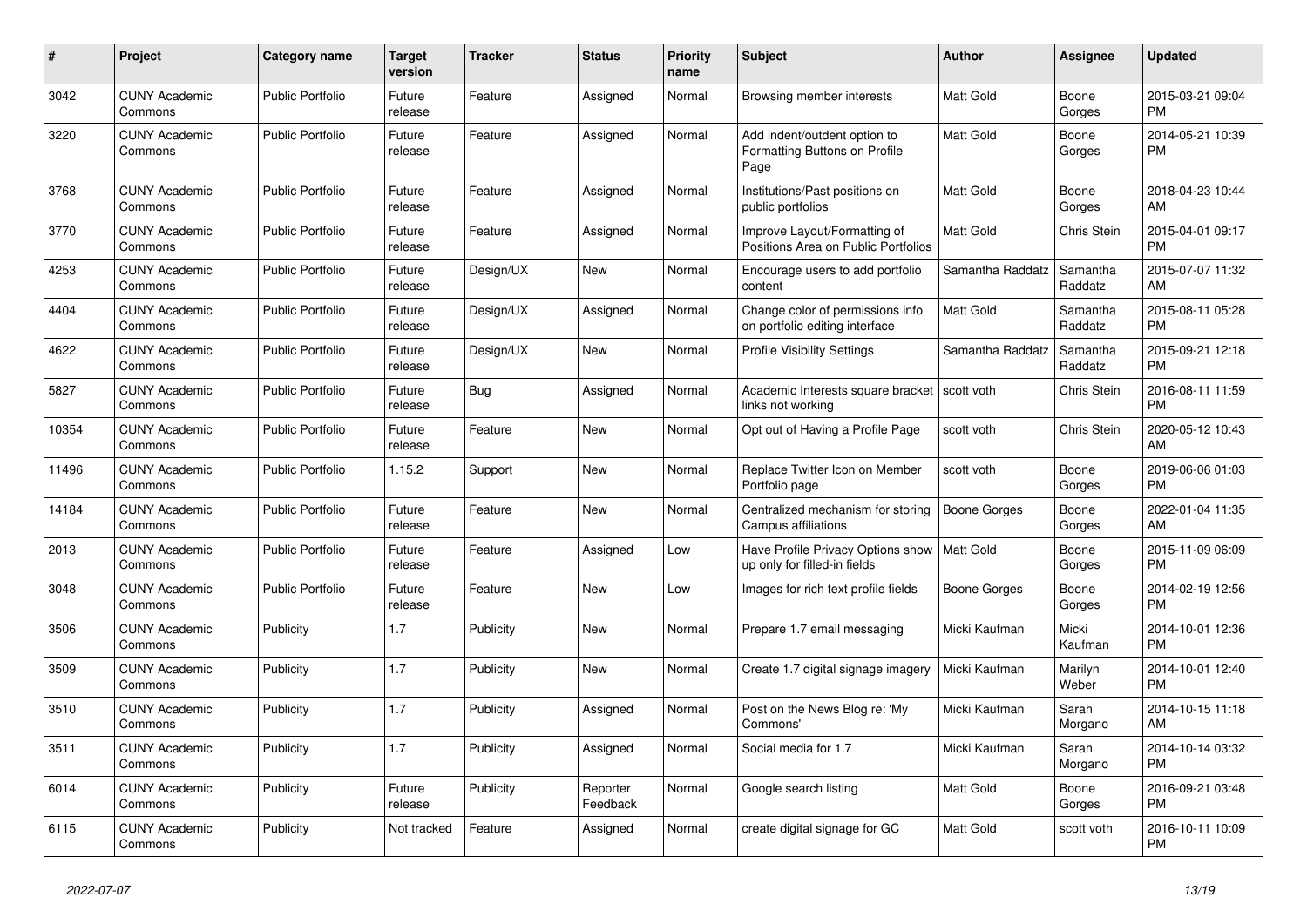| #     | <b>Project</b>                  | Category name  | <b>Target</b><br>version | <b>Tracker</b> | <b>Status</b>        | <b>Priority</b><br>name | <b>Subject</b>                                                           | <b>Author</b>    | Assignee            | <b>Updated</b>                |
|-------|---------------------------------|----------------|--------------------------|----------------|----------------------|-------------------------|--------------------------------------------------------------------------|------------------|---------------------|-------------------------------|
| 9643  | <b>CUNY Academic</b><br>Commons | Publicity      | Not tracked              | Feature        | <b>New</b>           | Normal                  | Create a page on the Commons<br>for logos etc.                           | Stephen Real     | Stephen Real        | 2018-04-24 10:53<br>AM        |
| 12247 | <b>CUNY Academic</b><br>Commons | Publicity      | Not tracked              | Support        | New                  | Normal                  | <b>Screenshot of First Commons</b><br>Homepage                           | scott voth       | scott voth          | 2020-01-14 12:08<br><b>PM</b> |
| 11945 | <b>CUNY Academic</b><br>Commons | Reckoning      | Future<br>release        | Feature        | Reporter<br>Feedback | Normal                  | Add Comments bubble to<br>Reckoning views                                | Boone Gorges     | Boone<br>Gorges     | 2019-11-12 05:14<br><b>PM</b> |
| 940   | <b>CUNY Academic</b><br>Commons | Redmine        | Future<br>release        | Feature        | Assigned             | Low                     | Communication with users after<br>releases                               | Matt Gold        | Dominic<br>Giglio   | 2012-09-09 04:36<br><b>PM</b> |
| 3615  | <b>CUNY Academic</b><br>Commons | Redmine        | Not tracked              | Feature        | <b>New</b>           | Low                     | Create Redmine issues via email                                          | Dominic Giglio   | Boone<br>Gorges     | 2017-11-16 11:36<br>AM        |
| 370   | <b>CUNY Academic</b><br>Commons | Registration   | Future<br>release        | Feature        | Assigned             | High                    | Guest Accounts                                                           | Matt Gold        | Matt Gold           | 2015-04-09 09:33<br><b>PM</b> |
| 308   | <b>CUNY Academic</b><br>Commons | Registration   | Future<br>release        | Feature        | New                  | Normal                  | Group recommendations for<br>signup process                              | Boone Gorges     | Samantha<br>Raddatz | 2015-11-09 05:07<br><b>PM</b> |
| 5225  | <b>CUNY Academic</b><br>Commons | Registration   | Future<br>release        | Feature        | Assigned             | Normal                  | On-boarding Issues                                                       | Luke Waltzer     | Samantha<br>Raddatz | 2016-02-12 02:58<br><b>PM</b> |
| 10273 | <b>CUNY Academic</b><br>Commons | Registration   | Not tracked              | Support        | Reporter<br>Feedback | Normal                  | users combining CF and campus<br>address                                 | Marilyn Weber    |                     | 2019-09-18 10:58<br>AM        |
| 11860 | <b>CUNY Academic</b><br>Commons | Registration   | Future<br>release        | Feature        | <b>New</b>           | Normal                  | <b>Ensure Students Are Aware They</b><br>Can Use Aliases At Registration | scott voth       |                     | 2019-09-24 08:46<br>AM        |
| 3369  | <b>CUNY Academic</b><br>Commons | Reply By Email | Not tracked              | Outreach       | Hold                 | Normal                  | Release reply by email to WP<br>plugin directory                         | Matt Gold        | Raymond<br>Hoh      | 2016-03-01 12:46<br><b>PM</b> |
| 6671  | <b>CUNY Academic</b><br>Commons | Reply By Email | Not tracked              | <b>Bug</b>     | Assigned             | Normal                  | "Post too often" RBE error<br>message                                    | <b>Matt Gold</b> | Raymond<br>Hoh      | 2016-11-11 09:55<br>AM        |
| 8976  | <b>CUNY Academic</b><br>Commons | Reply By Email | Not tracked              | Feature        | Assigned             | Normal                  | Package RBE new topics posting?                                          | Matt Gold        | Raymond<br>Hoh      | 2017-12-04 02:34<br><b>PM</b> |
| 8991  | <b>CUNY Academic</b><br>Commons | Reply By Email | Not tracked              | <b>Bug</b>     | Hold                 | Normal                  | RBE duplicate email message<br>issue                                     | Matt Gold        | Raymond<br>Hoh      | 2018-02-18 08:53<br><b>PM</b> |
| 13430 | <b>CUNY Academic</b><br>Commons | Reply By Email | Not tracked              | <b>Bug</b>     | New                  | Normal                  | Delay in RBE                                                             | Luke Waltzer     | Raymond<br>Hoh      | 2020-10-13 11:16<br>AM        |
| 16177 | <b>CUNY Academic</b><br>Commons | Reply By Email |                          | Bug            | New                  | Normal                  | Switch to Inbound mode for RBE                                           | Raymond Hoh      | Raymond<br>Hoh      | 2022-05-30 04:32<br><b>PM</b> |
| 3002  | <b>CUNY Academic</b><br>Commons | Search         | Future<br>release        | Feature        | Assigned             | Normal                  | Overhaul CAC search by using<br>external search appliance                | Boone Gorges     | Boone<br>Gorges     | 2020-07-15 03:05<br><b>PM</b> |
| 3662  | <b>CUNY Academic</b><br>Commons | <b>SEO</b>     | Future<br>release        | Feature        | Assigned             | Normal                  | Duplicate Content/SEO/Google<br>issues                                   | Matt Gold        | Raymond<br>Hoh      | 2015-04-13 04:37<br><b>PM</b> |
| 9729  | <b>CUNY Academic</b><br>Commons | <b>SEO</b>     | Not tracked              | Support        | <b>New</b>           | Normal                  | 503 Errors showing on<br>newlaborforum.cuny.edu                          | Diane Krauthamer | Raymond<br>Hoh      | 2018-05-22 04:48<br><b>PM</b> |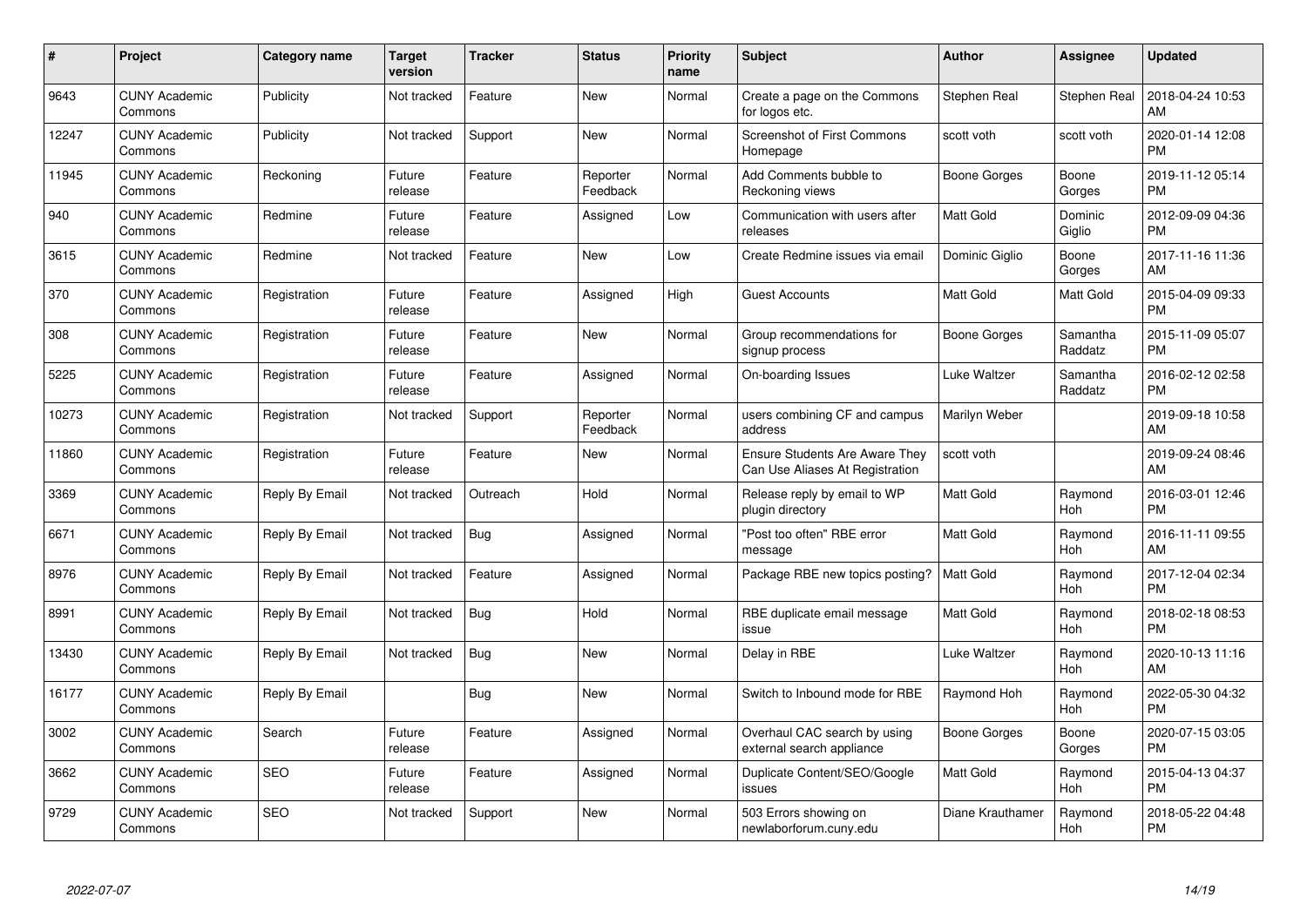| #     | Project                         | <b>Category name</b>     | <b>Target</b><br>version | <b>Tracker</b> | <b>Status</b>        | <b>Priority</b><br>name | <b>Subject</b>                                                                                                                                        | <b>Author</b>           | <b>Assignee</b>     | <b>Updated</b>                |
|-------|---------------------------------|--------------------------|--------------------------|----------------|----------------------|-------------------------|-------------------------------------------------------------------------------------------------------------------------------------------------------|-------------------------|---------------------|-------------------------------|
| 13048 | <b>CUNY Academic</b><br>Commons | Shortcodes and<br>embeds | Future<br>release        | Feature        | <b>New</b>           | Normal                  | Jupyter Notebooks support                                                                                                                             | Boone Gorges            |                     | 2020-07-14 11:46<br>AM        |
| 13331 | <b>CUNY Academic</b><br>Commons | Site cloning             | Future<br>release        | <b>Bug</b>     | New                  | Normal                  | Combine Site Template and Clone<br>operations                                                                                                         | Boone Gorges            | Jeremy Felt         | 2021-11-19 12:39<br><b>PM</b> |
| 5182  | <b>CUNY Academic</b><br>Commons | Social Paper             | Future<br>release        | Design/UX      | New                  | Normal                  | "Publishing" a private paper on<br>social paper?                                                                                                      | Raffi<br>Khatchadourian | Boone<br>Gorges     | 2016-10-13 04:12<br>PM        |
| 5183  | <b>CUNY Academic</b><br>Commons | Social Paper             | Future<br>release        | Design/UX      | New                  | Normal                  | Creating a new paper when<br>viewing an existing paper                                                                                                | Raffi<br>Khatchadourian | Samantha<br>Raddatz | 2016-02-02 12:09<br>PM        |
| 5199  | <b>CUNY Academic</b><br>Commons | Social Paper             | Future<br>release        | Feature        | <b>New</b>           | Normal                  | add tables to the SP editor                                                                                                                           | Marilyn Weber           |                     | 2016-10-24 11:27<br>AM        |
| 5205  | <b>CUNY Academic</b><br>Commons | Social Paper             | Future<br>release        | Feature        | New                  | Normal                  | Social Paper folders                                                                                                                                  | Marilyn Weber           |                     | 2016-02-11 10:24<br>PM        |
| 5282  | <b>CUNY Academic</b><br>Commons | Social Paper             | Future<br>release        | <b>Bug</b>     | <b>New</b>           | Normal                  | Replying via email directs to paper<br>but not individual comment.                                                                                    | Marilyn Weber           | Raymond<br>Hoh      | 2016-03-02 01:48<br><b>PM</b> |
| 5397  | <b>CUNY Academic</b><br>Commons | Social Paper             | Future<br>release        | Feature        | <b>New</b>           | Normal                  | frustrating to have to<br>enable/disable in SP                                                                                                        | Marilyn Weber           | Samantha<br>Raddatz | 2016-04-20 03:39<br>PM        |
| 5488  | <b>CUNY Academic</b><br>Commons | Social Paper             | Future<br>release        | <b>Bug</b>     | New                  | Normal                  | Add a "last edited by" field to<br>Social Paper group directories                                                                                     | <b>Boone Gorges</b>     |                     | 2016-04-21 10:05<br><b>PM</b> |
| 5489  | <b>CUNY Academic</b><br>Commons | Social Paper             | Future<br>release        | Feature        | <b>New</b>           | Normal                  | Asc/desc sorting for Social Paper<br>directories                                                                                                      | Boone Gorges            |                     | 2016-04-21 10:06<br>PM        |
| 7663  | <b>CUNY Academic</b><br>Commons | Social Paper             | Future<br>release        | Bug            | <b>New</b>           | Normal                  | Social Paper notifications not<br>formatted correctly on secondary<br>sites                                                                           | Boone Gorges            | Boone<br>Gorges     | 2018-04-16 03:52<br>PM        |
| 7981  | <b>CUNY Academic</b><br>Commons | Social Paper             | Future<br>release        | <b>Bug</b>     | <b>New</b>           | Normal                  | Social Paper comments should not<br>go to spam                                                                                                        | Luke Waltzer            | Boone<br>Gorges     | 2018-04-16 03:52<br><b>PM</b> |
| 8898  | <b>CUNY Academic</b><br>Commons | Social Paper             | Not tracked              | Feature        | Assigned             | Normal                  | Usage data on docs and social<br>paper                                                                                                                | <b>Matt Gold</b>        | Matt Gold           | 2017-11-16 11:32<br>AM        |
| 13975 | <b>CUNY Academic</b><br>Commons | Social Paper             | Not tracked              | Support        | Reporter<br>Feedback | Normal                  | can't approve comments on Social<br>Paper paper                                                                                                       | Marilyn Weber           |                     | 2021-02-12 09:33<br>AM        |
| 5050  | <b>CUNY Academic</b><br>Commons | Social Paper             | Future<br>release        | Feature        | New                  | Low                     | Making comments visible in SP<br>editing mode (SP suggestion #1)                                                                                      | Marilyn Weber           | Samantha<br>Raddatz | 2019-09-17 11:10<br>PM        |
| 5052  | <b>CUNY Academic</b><br>Commons | Social Paper             | Future<br>release        | Feature        | New                  | Low                     | Sentence by sentence or line by<br>line comments (SP suggestion #3)                                                                                   | Marilyn Weber           | Boone<br>Gorges     | 2016-02-11 10:24<br>PM        |
| 5053  | <b>CUNY Academic</b><br>Commons | Social Paper             | Future<br>release        | Feature        | New                  | Low                     | Scrollable menu to add readers<br>(SP suggestion #4)                                                                                                  | Marilyn Weber           | Samantha<br>Raddatz | 2016-04-21 05:21<br>PM        |
| 5058  | <b>CUNY Academic</b><br>Commons | Social Paper             | Future<br>release        | Feature        | New                  | Low                     | Can there be a clearer signal that<br>even when comments have<br>already been made you add<br>comments by clicking on the side?<br>(SP suggestion #5) | Marilyn Weber           | Samantha<br>Raddatz | 2016-02-11 10:24<br>PM        |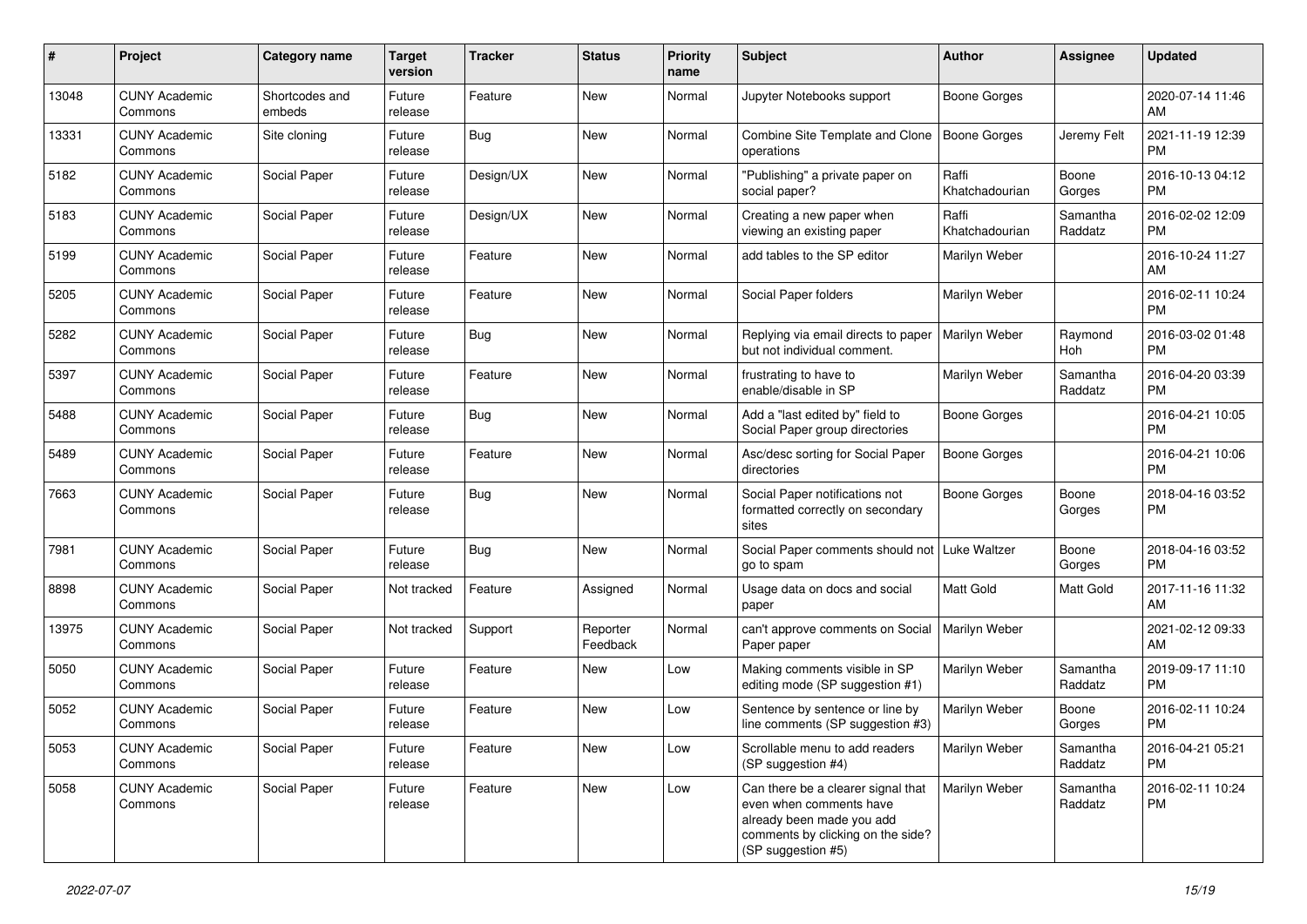| #     | Project                         | <b>Category name</b>    | <b>Target</b><br>version | <b>Tracker</b> | <b>Status</b>        | <b>Priority</b><br>name | <b>Subject</b>                                                                                  | Author              | <b>Assignee</b>     | <b>Updated</b>                |
|-------|---------------------------------|-------------------------|--------------------------|----------------|----------------------|-------------------------|-------------------------------------------------------------------------------------------------|---------------------|---------------------|-------------------------------|
| 6426  | <b>CUNY Academic</b><br>Commons | Spam/Spam<br>Prevention | Future<br>release        | Feature        | Assigned             | Normal                  | Force captcha on all comments?                                                                  | <b>Matt Gold</b>    | <b>Tahir Butt</b>   | 2016-10-24 02:06<br>PM        |
| 8666  | <b>CUNY Academic</b><br>Commons | Teaching                | Not tracked              | Documentation  | Assigned             | Normal                  | Create Teaching on the Commons<br>Resource Page                                                 | Matt Gold           | Laurie Hurson       | 2019-09-23 03:16<br><b>PM</b> |
| 3090  | <b>CUNY Academic</b><br>Commons | Twitter page            | Future<br>release        | Feature        | Assigned             | Normal                  | Prevent Retweets from showing<br>up on Commons twitter page                                     | Matt Gold           | <b>Tahir Butt</b>   | 2016-10-24 11:31<br>AM        |
| 3473  | <b>CUNY Academic</b><br>Commons | User Experience         | Future<br>release        | Feature        | Assigned             | Normal                  | Commons profile: Add help info<br>about "Positions" replacing "title"                           | Keith Miyake        | Samantha<br>Raddatz | 2015-11-09 02:28<br><b>PM</b> |
| 4222  | <b>CUNY Academic</b><br>Commons | User Experience         | Future<br>release        | Design/UX      | New                  | Normal                  | Add information to 'Delete<br>Account' page                                                     | Samantha Raddatz    | scott voth          | 2015-06-26 11:35<br>AM        |
| 4661  | <b>CUNY Academic</b><br>Commons | User Experience         | Future<br>release        | <b>Bug</b>     | Assigned             | Normal                  | <b>Simplify Events text</b>                                                                     | Matt Gold           | Samantha<br>Raddatz | 2015-10-02 09:06<br><b>PM</b> |
| 5316  | <b>CUNY Academic</b><br>Commons | User Experience         | Future<br>release        | Feature        | Assigned             | Normal                  | Prompt user email address<br>updates                                                            | Matt Gold           | Stephen Real        | 2016-12-21 03:30<br><b>PM</b> |
| 6298  | <b>CUNY Academic</b><br>Commons | User Experience         | Not tracked              | Design/UX      | Assigned             | Normal                  | Examine data from survey                                                                        | <b>Matt Gold</b>    | Margaret<br>Galvan  | 2016-10-14 12:16<br><b>PM</b> |
| 8675  | <b>CUNY Academic</b><br>Commons | <b>User Onboarding</b>  | Future<br>release        | <b>Bug</b>     | Reporter<br>Feedback | Low                     | Add new User search screen calls<br>for the input of email address but<br>doesn't work with one | Paul Hebert         | Boone<br>Gorges     | 2017-10-11 11:17<br>AM        |
| 9941  | <b>CUNY Academic</b><br>Commons | Wiki                    | Not tracked              | Support        | Assigned             | Normal                  | Wiki functionality                                                                              | <b>Matt Gold</b>    | Boone<br>Gorges     | 2018-06-26 10:57<br>AM        |
| 11386 | <b>CUNY Academic</b><br>Commons | WordPress - Media       | Not tracked              | Support        | Reporter<br>Feedback | Normal                  | disappearing images                                                                             | scott voth          | Boone<br>Gorges     | 2019-05-14 10:32<br>AM        |
| 11449 | CUNY Academic<br>Commons        | WordPress - Media       | Not tracked              | Support        | Reporter<br>Feedback | Normal                  | Cloning Media Library for JITP<br>from Staging to Production Site                               | Patrick DeDauw      | Boone<br>Gorges     | 2019-05-13 12:00<br><b>PM</b> |
| 14483 | <b>CUNY Academic</b><br>Commons | WordPress - Media       | Not tracked              | <b>Bug</b>     | Reporter<br>Feedback | Normal                  | Wordpress PDF Embed Stopped<br>Working after JITP Media Clone                                   | Patrick DeDauw      | Boone<br>Gorges     | 2021-05-20 01:51<br><b>PM</b> |
| 287   | <b>CUNY Academic</b><br>Commons | WordPress (misc)        | Future<br>release        | Feature        | Assigned             | Normal                  | Create troubleshooting tool for<br>account sign-up                                              | Matt Gold           | Boone<br>Gorges     | 2015-11-09 06:17<br><b>PM</b> |
| 365   | <b>CUNY Academic</b><br>Commons | WordPress (misc)        | Future<br>release        | Feature        | Assigned             | Normal                  | <b>Create Mouseover Tooltips</b><br>throughout Site                                             | Matt Gold           | Chris Stein         | 2015-11-09 06:18<br><b>PM</b> |
| 636   | <b>CUNY Academic</b><br>Commons | WordPress (misc)        | Not tracked              | Support        | Assigned             | Normal                  | Create Lynda.com-like Table of<br>Contents for Prospective Tutorial<br>Screencasts              | <b>Matt Gold</b>    | scott voth          | 2016-02-23 03:12<br><b>PM</b> |
| 1105  | <b>CUNY Academic</b><br>Commons | WordPress (misc)        | Future<br>release        | Feature        | Assigned             | Normal                  | Rephrase Blog Privacy Options                                                                   | <b>Matt Gold</b>    | Samantha<br>Raddatz | 2015-11-09 06:19<br><b>PM</b> |
| 1508  | <b>CUNY Academic</b><br>Commons | WordPress (misc)        | Future<br>release        | Feature        | Assigned             | Normal                  | Share login cookies across<br>mapped domains                                                    | <b>Boone Gorges</b> | Boone<br>Gorges     | 2012-07-02 12:12<br><b>PM</b> |
| 2167  | <b>CUNY Academic</b><br>Commons | WordPress (misc)        | Future<br>release        | <b>Bug</b>     | Assigned             | Normal                  | <b>CAC-Livestream Plugin Issues</b>                                                             | Michael Smith       | Dominic<br>Giglio   | 2015-01-02 03:06<br><b>PM</b> |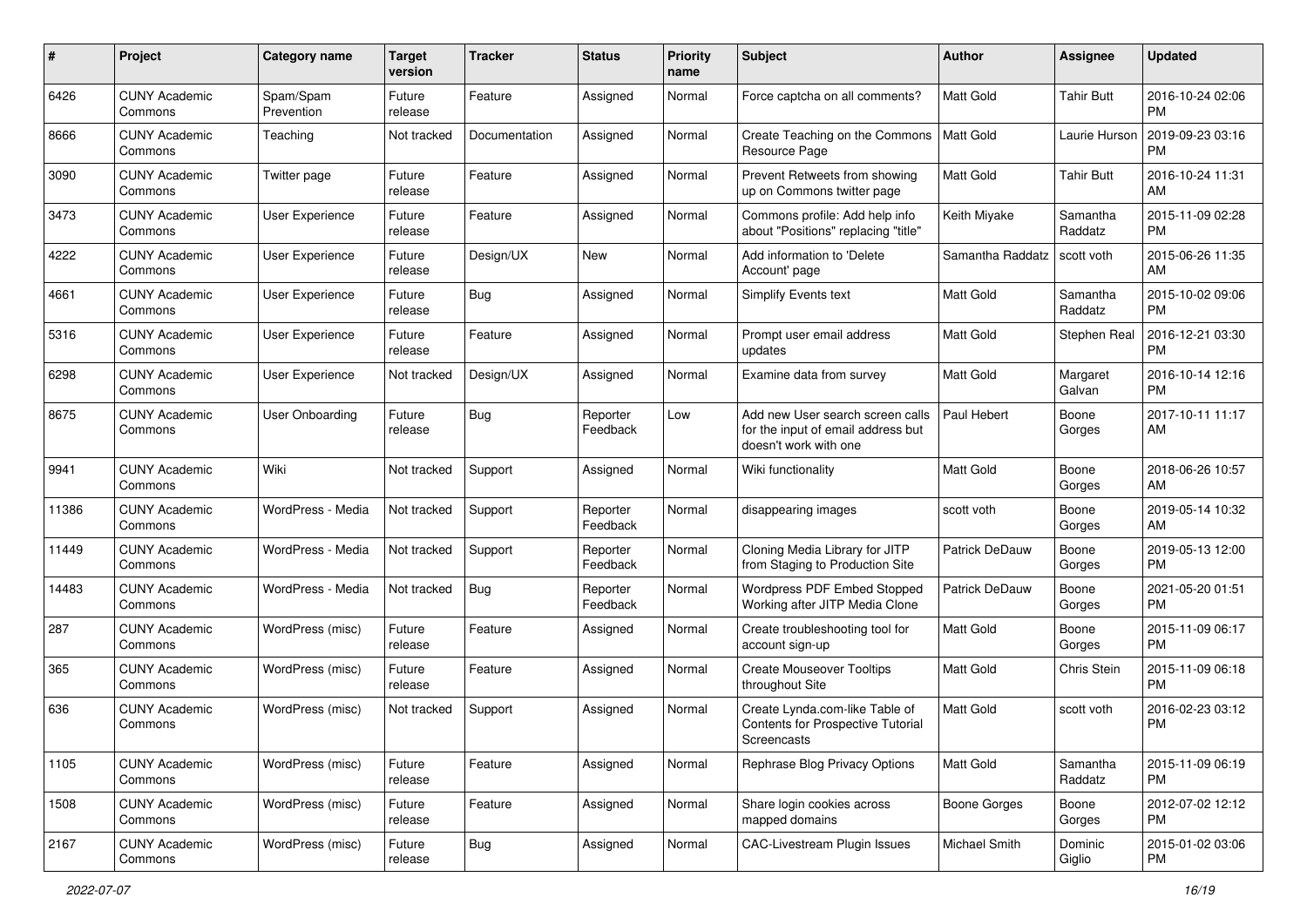| #     | Project                         | <b>Category name</b> | <b>Target</b><br>version | <b>Tracker</b> | <b>Status</b>        | <b>Priority</b><br>name | Subject                                                                                                      | Author                  | <b>Assignee</b> | <b>Updated</b>                |
|-------|---------------------------------|----------------------|--------------------------|----------------|----------------------|-------------------------|--------------------------------------------------------------------------------------------------------------|-------------------------|-----------------|-------------------------------|
| 2175  | <b>CUNY Academic</b><br>Commons | WordPress (misc)     | Not tracked              | Support        | Assigned             | Normal                  | Subscibe 2 vs. Jetpack<br>subscription options                                                               | local admin             | Matt Gold       | 2016-01-26 04:58<br><b>PM</b> |
| 3657  | <b>CUNY Academic</b><br>Commons | WordPress (misc)     | Not tracked              | Feature        | New                  | Normal                  | Create alert for GC email<br>addresses                                                                       | <b>Matt Gold</b>        | Matt Gold       | 2016-04-14 11:29<br><b>PM</b> |
| 3759  | <b>CUNY Academic</b><br>Commons | WordPress (misc)     | Future<br>release        | Feature        | Assigned             | Normal                  | Review Interface for Adding Users<br>to Blogs                                                                | <b>Matt Gold</b>        | Boone<br>Gorges | 2015-03-24 05:52<br><b>PM</b> |
| 4388  | <b>CUNY Academic</b><br>Commons | WordPress (misc)     | Future<br>release        | <b>Bug</b>     | Assigned             | Normal                  | Repeated request for<br>authentication.                                                                      | Alice.Lynn<br>McMichael | Raymond<br>Hoh  | 2015-08-11 07:35<br><b>PM</b> |
| 6332  | <b>CUNY Academic</b><br>Commons | WordPress (misc)     | Future<br>release        | Feature        | New                  | Normal                  | Allow uploaded files to be marked<br>as private in an ad hoc way                                             | <b>Boone Gorges</b>     |                 | 2016-10-17 11:41<br><b>PM</b> |
| 6755  | <b>CUNY Academic</b><br>Commons | WordPress (misc)     | Future<br>release        | <b>Bug</b>     | <b>New</b>           | Normal                  | Cannot Deactivate Plugin                                                                                     | Laura Kane              |                 | 2016-11-16 01:12<br><b>PM</b> |
| 9346  | <b>CUNY Academic</b><br>Commons | WordPress (misc)     | Not tracked              | <b>Bug</b>     | New                  | Normal                  | Clone cetls.bmcc.cuny.edu for<br>development                                                                 | Owen Roberts            | Raymond<br>Hoh  | 2018-03-06 05:35<br><b>PM</b> |
| 10040 | <b>CUNY Academic</b><br>Commons | WordPress (misc)     | Not tracked              | <b>Bug</b>     | Reporter<br>Feedback | Normal                  | User doesn't see full list of themes                                                                         | <b>Matt Gold</b>        | Boone<br>Gorges | 2018-07-25 10:12<br>AM        |
| 10380 | <b>CUNY Academic</b><br>Commons | WordPress (misc)     | Future<br>release        | Feature        | In Progress          | Normal                  | Remove blacklisted plugins                                                                                   | <b>Boone Gorges</b>     |                 | 2022-04-26 12:00<br><b>PM</b> |
| 11024 | <b>CUNY Academic</b><br>Commons | WordPress (misc)     | Future<br>release        | <b>Bug</b>     | New                  | Normal                  | Subsites should not show "you<br>should update your .htaccess<br>now" notice after permalink setting<br>save | <b>Boone Gorges</b>     |                 | 2019-01-28 01:35<br><b>PM</b> |
| 11624 | <b>CUNY Academic</b><br>Commons | WordPress (misc)     | Not tracked              | Support        | New                  | Normal                  | Change pages into posts or swap<br>database for a Commons site?                                              | Stephen Klein           | Raymond<br>Hoh  | 2019-07-09 11:04<br>AM        |
| 11843 | <b>CUNY Academic</b><br>Commons | WordPress (misc)     | Future<br>release        | Design/UX      | New                  | Normal                  | Tweaking the Gutenberg Editor<br>Interface                                                                   | Laurie Hurson           |                 | 2022-04-26 12:00<br><b>PM</b> |
| 13835 | <b>CUNY Academic</b><br>Commons | WordPress (misc)     | Future<br>release        | Feature        | New                  | Normal                  | Allow OneSearch widget to have<br>'CUNY' as campus                                                           | <b>Boone Gorges</b>     | Boone<br>Gorges | 2021-11-19 12:39<br><b>PM</b> |
| 14074 | <b>CUNY Academic</b><br>Commons | WordPress (misc)     | Not tracked              | Support        | Reporter<br>Feedback | Normal                  | page password protection problem                                                                             | Marilyn Weber           |                 | 2021-03-02 11:03<br>AM        |
| 14113 | <b>CUNY Academic</b><br>Commons | WordPress (misc)     | Future<br>release        | <b>Bug</b>     | Hold                 | Normal                  | Block Editor Not Working on this<br>page - Json error                                                        | scott voth              | Boone<br>Gorges | 2021-03-05 11:01<br>AM        |
| 14983 | CUNY Academic<br>Commons        | WordPress (misc)     | Not tracked              | Support        | Reporter<br>Feedback | Normal                  | "Read More" tag not working                                                                                  | Rebecca Krisel          | Raymond<br>Hoh  | 2021-11-23 01:17<br>PM        |
| 15767 | <b>CUNY Academic</b><br>Commons | WordPress (misc)     |                          | Support        | New                  | Normal                  | Site loading slowly                                                                                          | scott voth              | Boone<br>Gorges | 2022-04-04 08:56<br>PM        |
| 16245 | <b>CUNY Academic</b><br>Commons | WordPress (misc)     |                          | <b>Bug</b>     | Reporter<br>Feedback | Normal                  | Save Button missing on<br>WordPress Profile page                                                             | scott voth              | Raymond<br>Hoh  | 2022-06-16 03:09<br><b>PM</b> |
| 16255 | <b>CUNY Academic</b><br>Commons | WordPress (misc)     |                          | <b>Bug</b>     | New                  | Normal                  | Need to define 'MULTISITE'<br>constant in wp-config.php                                                      | Raymond Hoh             |                 | 2022-06-19 09:31<br>AM        |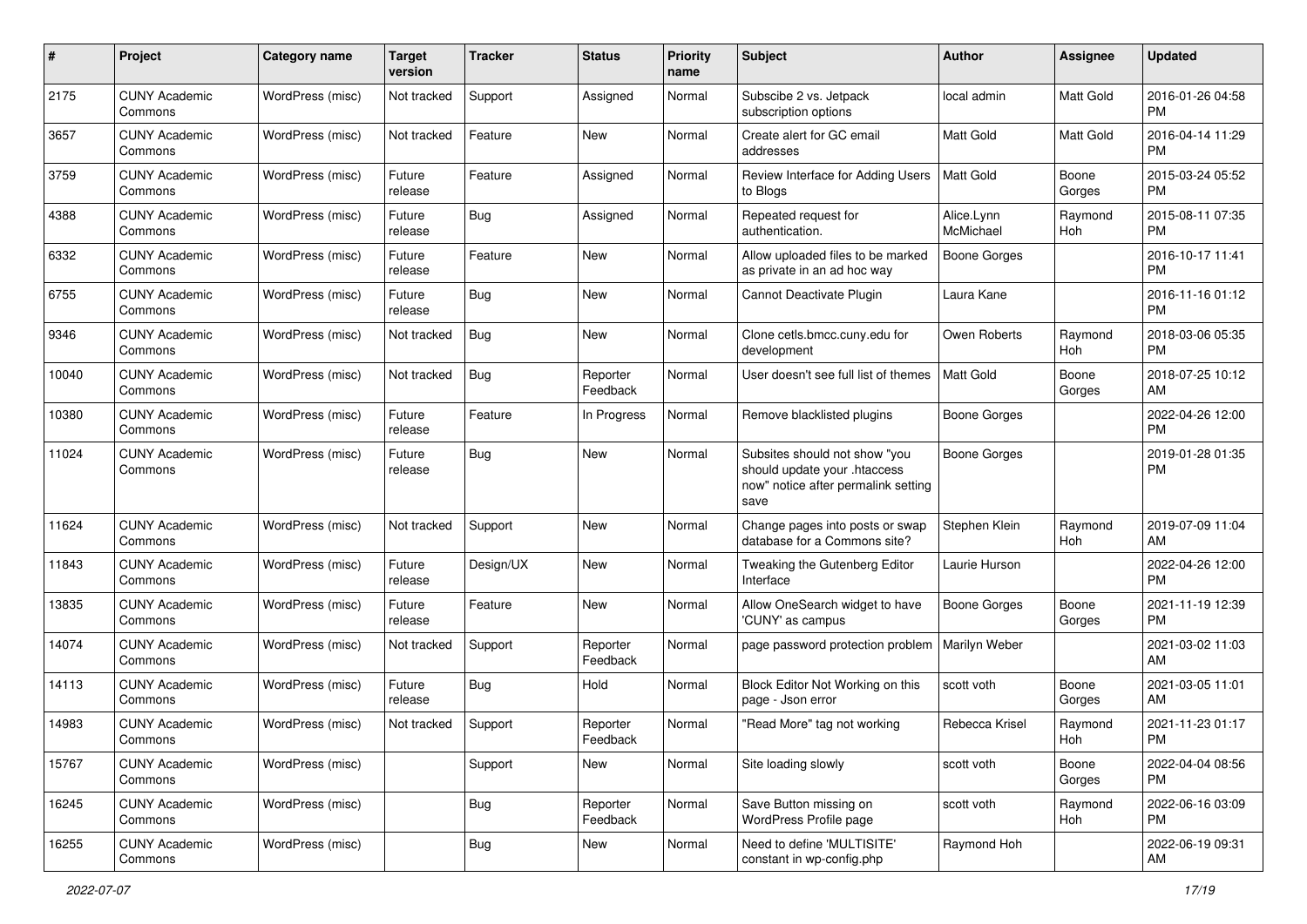| $\#$  | Project                         | <b>Category name</b>     | <b>Target</b><br>version | <b>Tracker</b> | <b>Status</b>        | <b>Priority</b><br>name | <b>Subject</b>                                                | <b>Author</b>    | <b>Assignee</b>   | <b>Updated</b>                |
|-------|---------------------------------|--------------------------|--------------------------|----------------|----------------------|-------------------------|---------------------------------------------------------------|------------------|-------------------|-------------------------------|
| 364   | <b>CUNY Academic</b><br>Commons | <b>WordPress Plugins</b> | Future<br>release        | Feature        | <b>New</b>           | Normal                  | <b>Bulletin Board</b>                                         | <b>Matt Gold</b> |                   | 2015-01-05 08:50<br><b>PM</b> |
| 497   | <b>CUNY Academic</b><br>Commons | <b>WordPress Plugins</b> | Future<br>release        | Feature        | Assigned             | Normal                  | Drag and Drop Ordering on<br><b>Gallery Post Plugin</b>       | <b>Matt Gold</b> | Ron Rennick       | 2015-11-09 06:18<br><b>PM</b> |
| 658   | <b>CUNY Academic</b><br>Commons | <b>WordPress Plugins</b> | Future<br>release        | Feature        | Assigned             | Normal                  | Rebulid Sitewide Tag Suggestion                               | Matt Gold        | Boone<br>Gorges   | 2015-01-05 08:47<br><b>PM</b> |
| 3691  | <b>CUNY Academic</b><br>Commons | <b>WordPress Plugins</b> | Future<br>release        | Bug            | <b>New</b>           | Normal                  | <b>WPMU Domain Mapping</b><br>Debugging on cdev               | Raymond Hoh      | Matt Gold         | 2014-12-12 09:04<br>AM        |
| 3939  | <b>CUNY Academic</b><br>Commons | <b>WordPress Plugins</b> | Future<br>release        | Bug            | Hold                 | Normal                  | Activity stream support for<br>Co-Authors Plus plugin         | Raymond Hoh      | Raymond<br>Hoh    | 2015-11-09 06:13<br><b>PM</b> |
| 5826  | <b>CUNY Academic</b><br>Commons | <b>WordPress Plugins</b> | Future<br>release        | Support        | Reporter<br>Feedback | Normal                  | <b>Remove Subscription Options</b><br>plugin from directory   | Sarah Morgano    | Sarah<br>Morgano  | 2016-10-21 04:14<br><b>PM</b> |
| 8078  | <b>CUNY Academic</b><br>Commons | <b>WordPress Plugins</b> | Future<br>release        | System Upgrade | Assigned             | Normal                  | <b>CommentPress Updates</b>                                   | Margaret Galvan  | Christian<br>Wach | 2017-05-08 03:49<br><b>PM</b> |
| 9211  | <b>CUNY Academic</b><br>Commons | <b>WordPress Plugins</b> | Future<br>release        | Support        | Reporter<br>Feedback | Normal                  | Auto-Role Setting in Forum Plugin<br>Causing Some Confusion   | Luke Waltzer     | Boone<br>Gorges   | 2018-03-13 11:44<br>AM        |
| 9289  | <b>CUNY Academic</b><br>Commons | <b>WordPress Plugins</b> | Future<br>release        | Bug            | Reporter<br>Feedback | Normal                  | Email Users Plugin                                            | Laurie Hurson    | Boone<br>Gorges   | 2018-10-24 12:34<br><b>PM</b> |
| 9515  | <b>CUNY Academic</b><br>Commons | <b>WordPress Plugins</b> | Not tracked              | Bug            | Reporter<br>Feedback | Normal                  | Text to Speech plugin - "More<br>Slowly" checkbox not working | scott voth       | Boone<br>Gorges   | 2018-06-13 02:26<br><b>PM</b> |
| 9926  | <b>CUNY Academic</b><br>Commons | <b>WordPress Plugins</b> | Future<br>release        | <b>Bug</b>     | New                  | Normal                  | twitter-mentions-as-comments<br>cron jobs can run long        | Boone Gorges     | Boone<br>Gorges   | 2018-10-24 12:34<br><b>PM</b> |
| 9947  | <b>CUNY Academic</b><br>Commons | <b>WordPress Plugins</b> | Future<br>release        | Feature        | Reporter<br>Feedback | Normal                  | Install H5P quiz plugin                                       | <b>Matt Gold</b> | Boone<br>Gorges   | 2018-09-11 11:01<br>AM        |
| 11120 | <b>CUNY Academic</b><br>Commons | <b>WordPress Plugins</b> | Not tracked              | Bug            | Reporter<br>Feedback | Normal                  | Events Manager Events Not<br>Showing Up                       | Mark Webb        |                   | 2019-02-27 04:10<br><b>PM</b> |
| 11415 | <b>CUNY Academic</b><br>Commons | <b>WordPress Plugins</b> | Not tracked              | <b>Bug</b>     | Reporter<br>Feedback | Normal                  | <b>Blog Subscriptions in Jetpack</b>                          | Laurie Hurson    |                   | 2019-05-14 10:34<br>AM        |
| 11545 | <b>CUNY Academic</b><br>Commons | <b>WordPress Plugins</b> | Not tracked              | Support        | <b>New</b>           | Normal                  | Twitter searches in WordPress                                 | Gina Cherry      | Matt Gold         | 2019-09-23 01:03<br><b>PM</b> |
| 11649 | <b>CUNY Academic</b><br>Commons | <b>WordPress Plugins</b> | 2.0.3                    | Bug            | In Progress          | Normal                  | CC license displayed on every<br>page                         | Gina Cherry      | Raymond<br>Hoh    | 2022-06-29 11:32<br>AM        |
| 11788 | <b>CUNY Academic</b><br>Commons | <b>WordPress Plugins</b> | Future<br>release        | Support        | Reporter<br>Feedback | Normal                  | Plugin Request - Browse Aloud                                 | scott voth       |                   | 2019-09-24 08:42<br>AM        |
| 12121 | <b>CUNY Academic</b><br>Commons | <b>WordPress Plugins</b> | 2.0.3                    | Feature        | Reporter<br>Feedback | Normal                  | Embedding H5P Iframes on<br>Commons Site                      | Laurie Hurson    | Boone<br>Gorges   | 2022-06-29 11:32<br>AM        |
| 12573 | CUNY Academic<br>Commons        | <b>WordPress Plugins</b> | Future<br>release        | Bug            | <b>New</b>           | Normal                  | <b>CommentPress Core Issues</b>                               | scott voth       |                   | 2020-03-24 04:32<br><b>PM</b> |